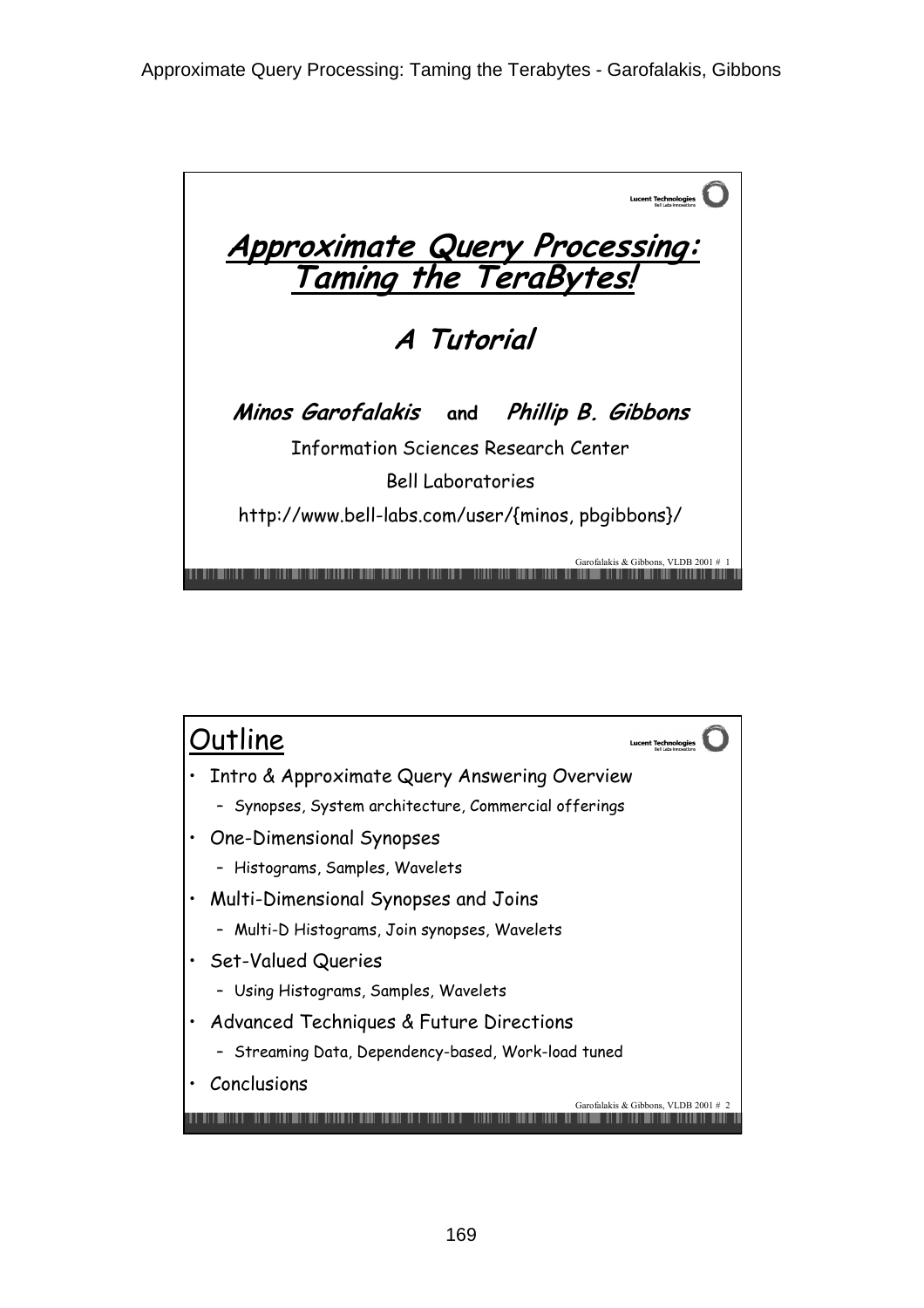

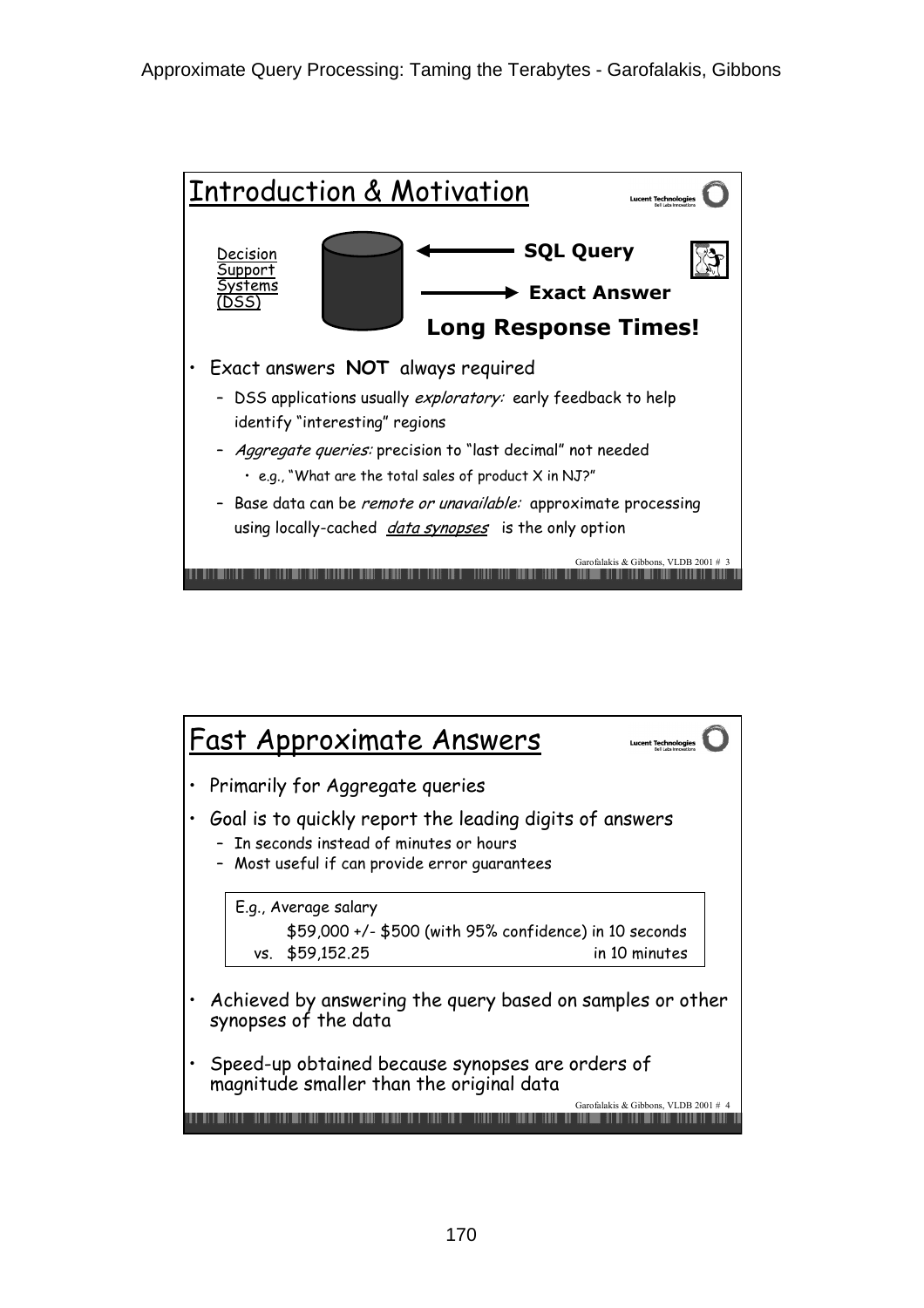

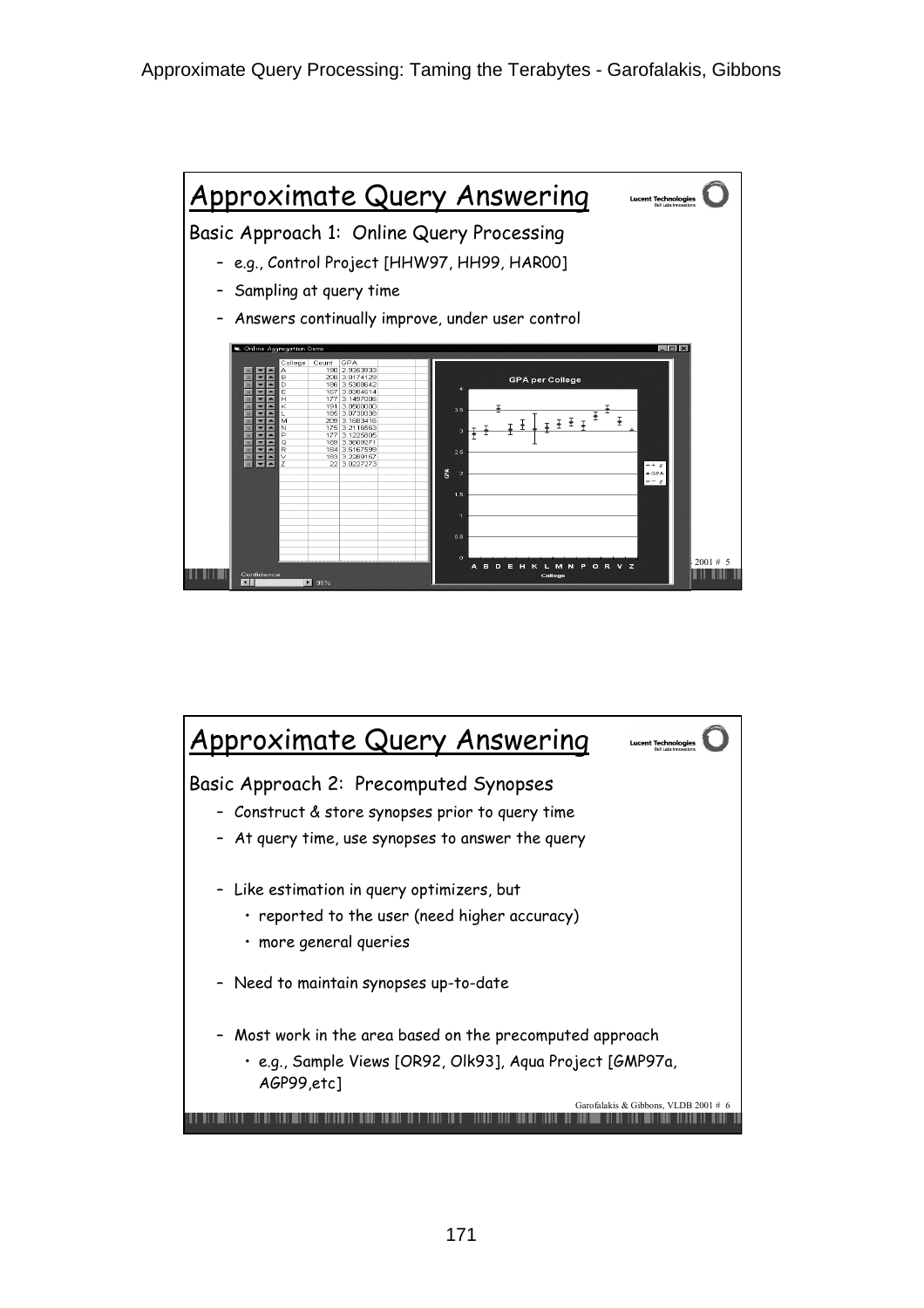

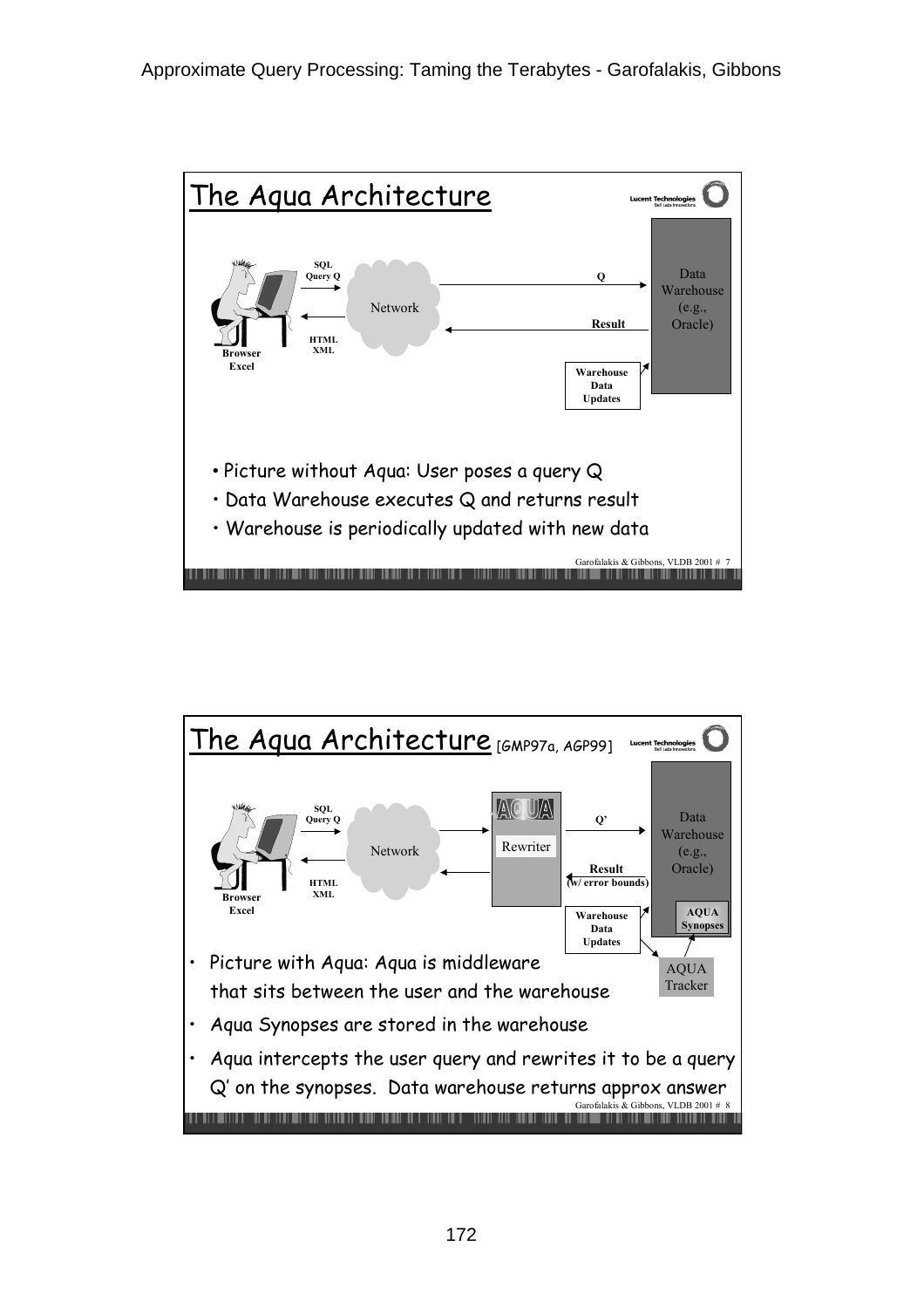

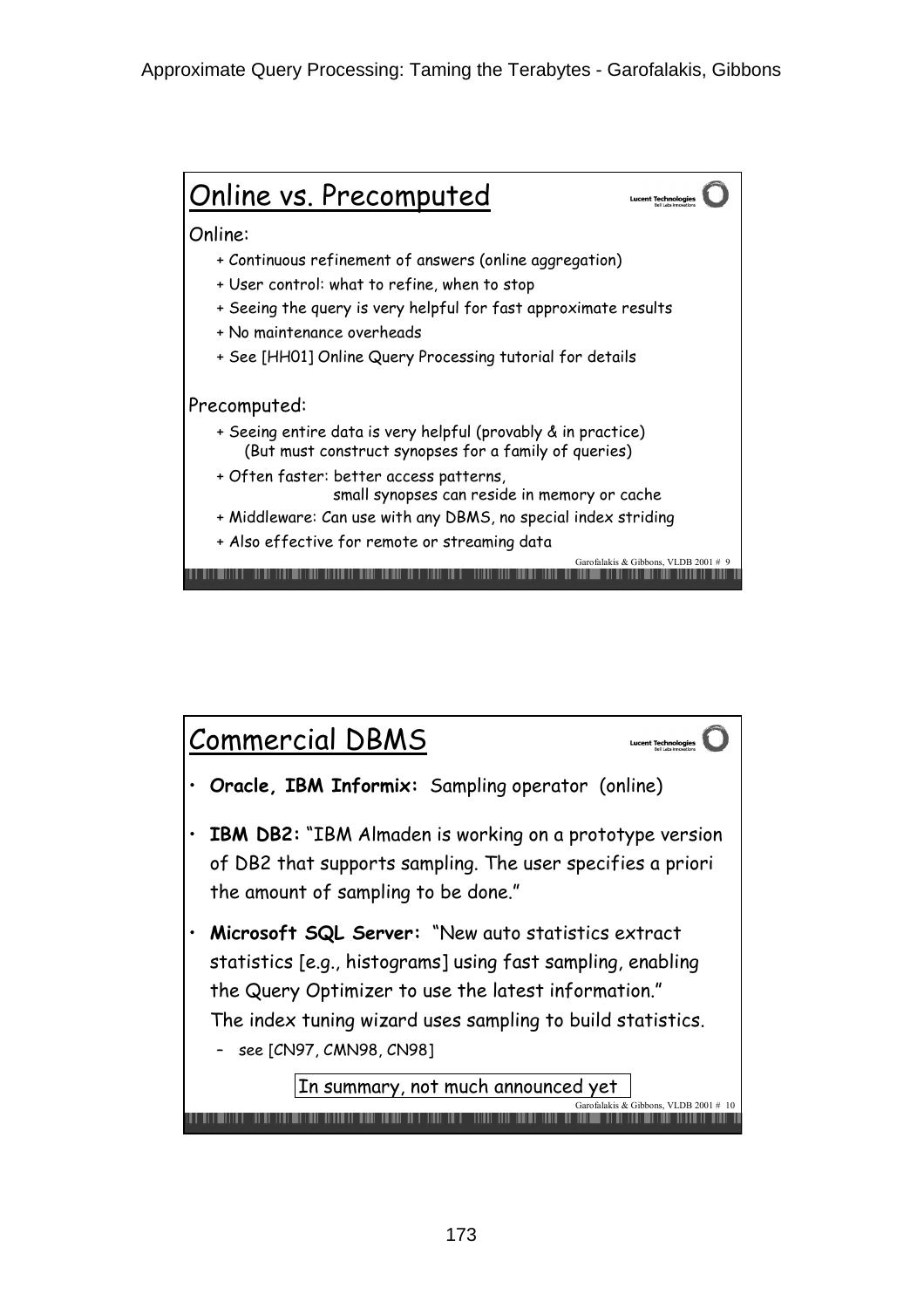

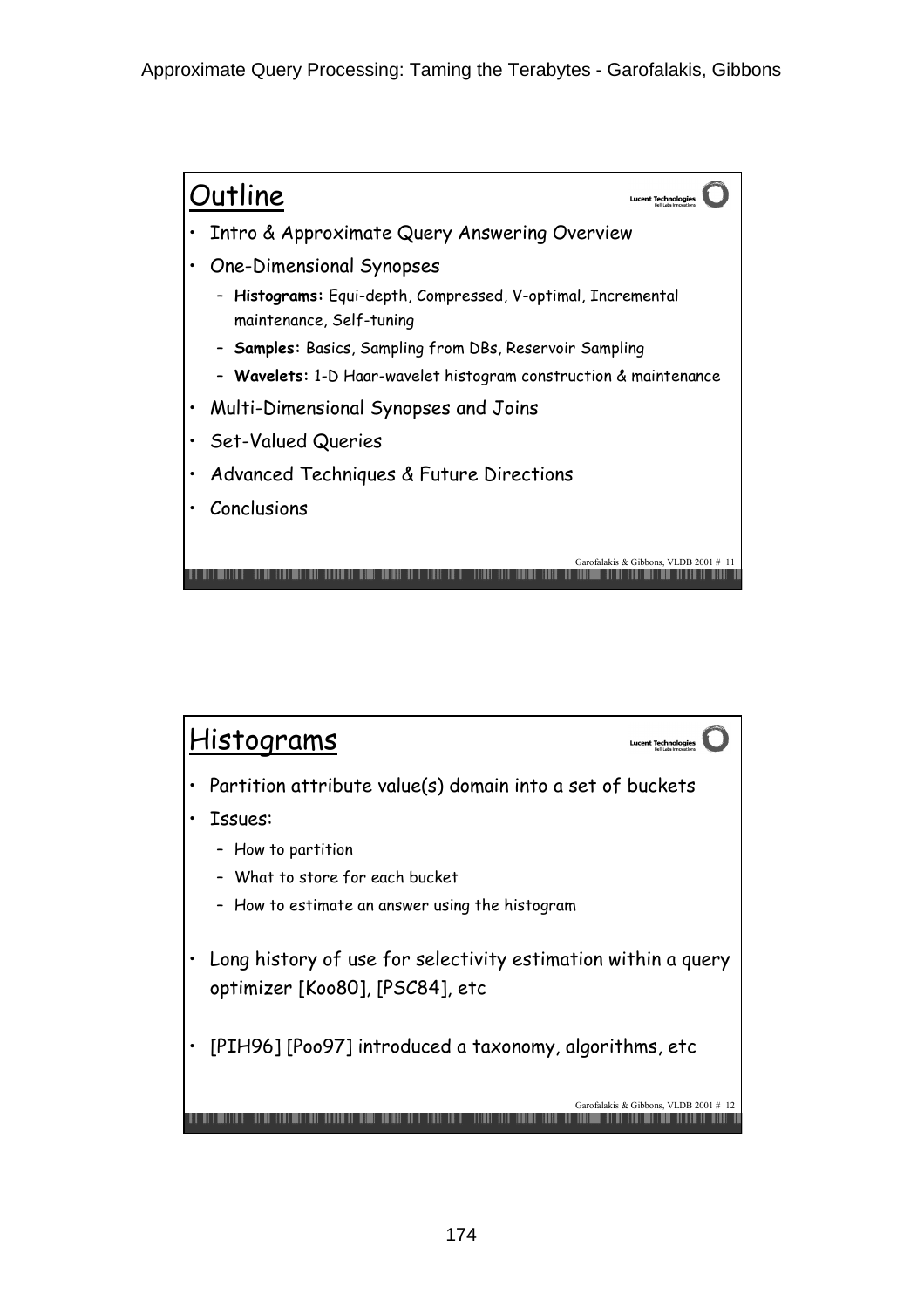

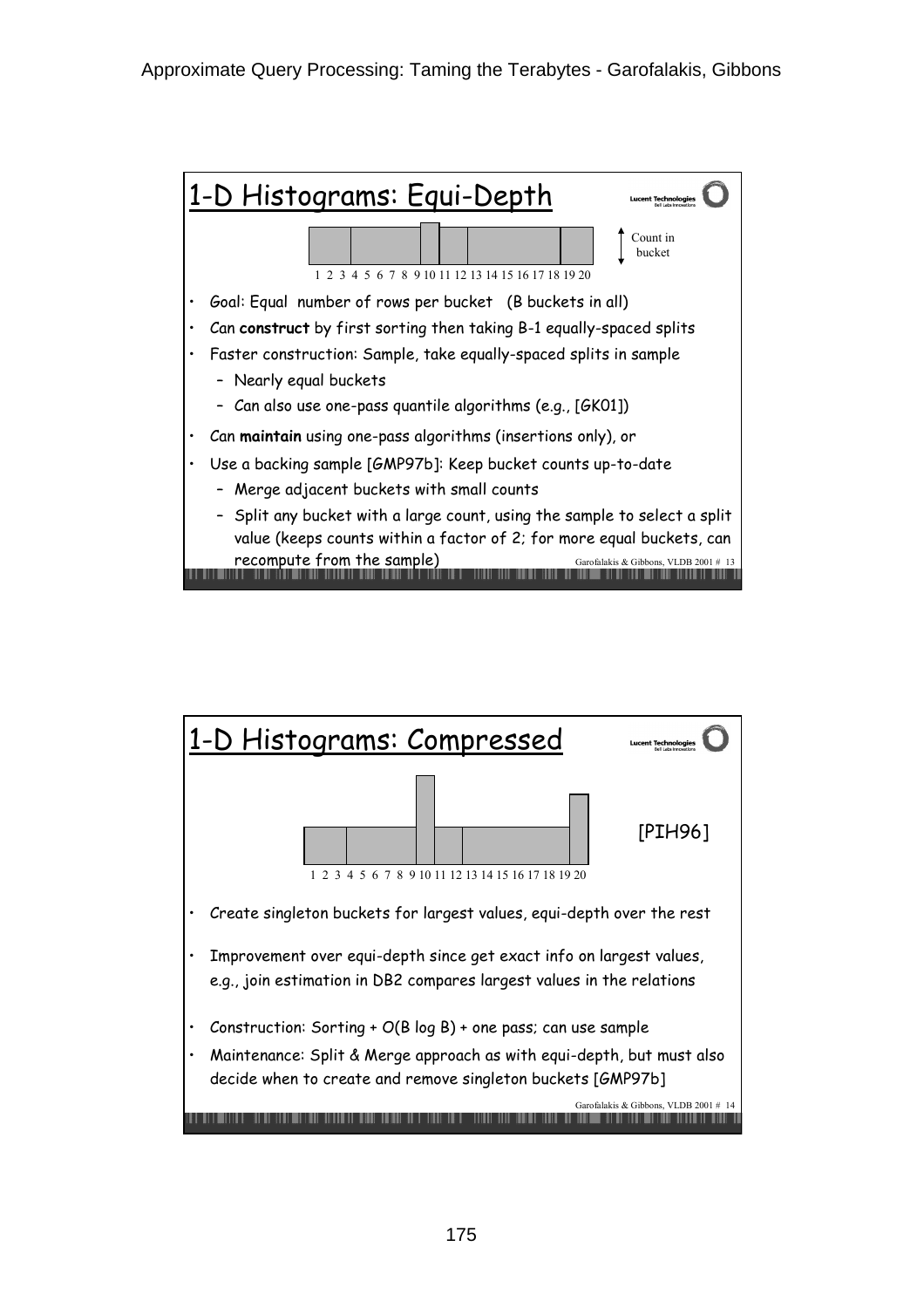

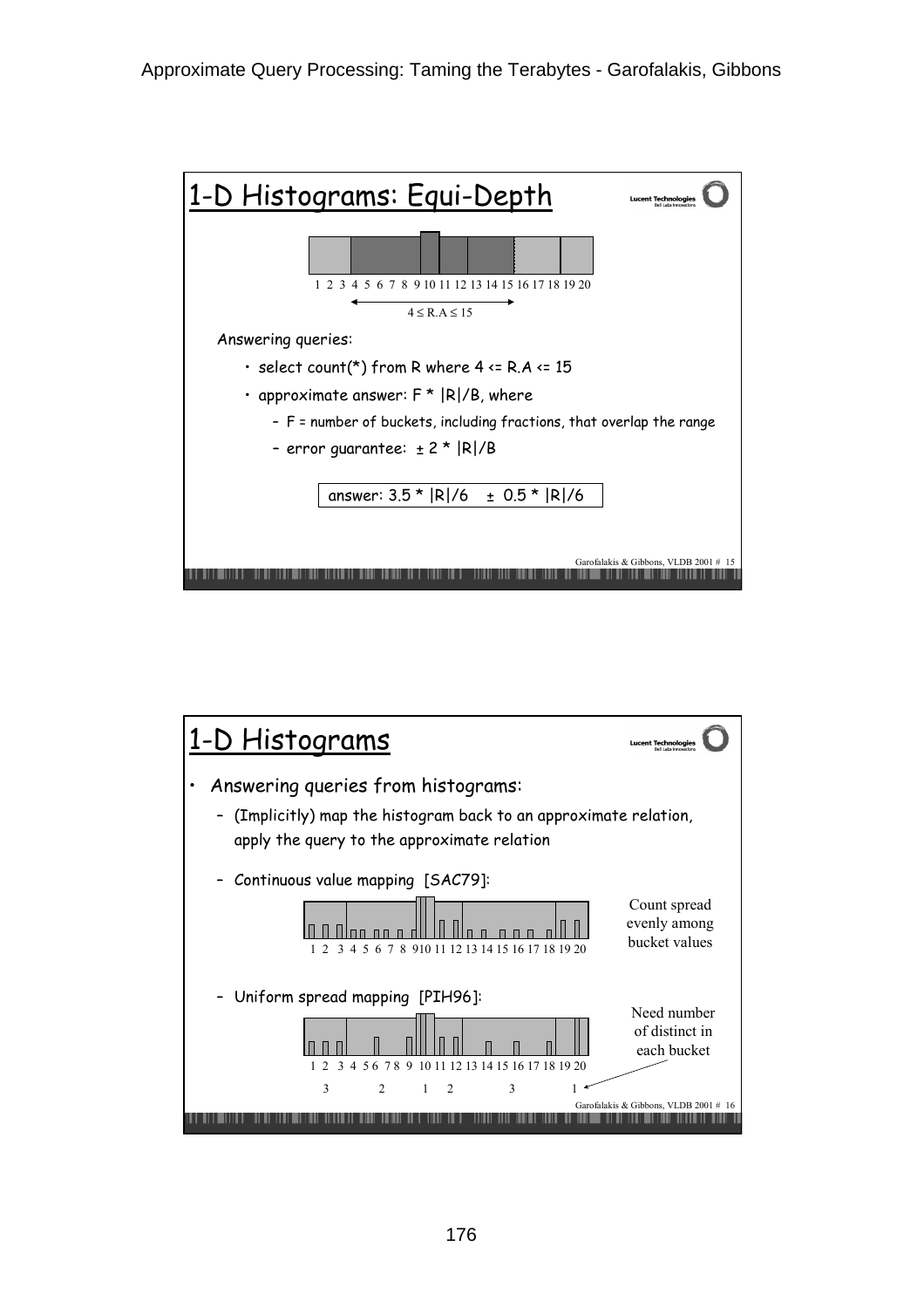

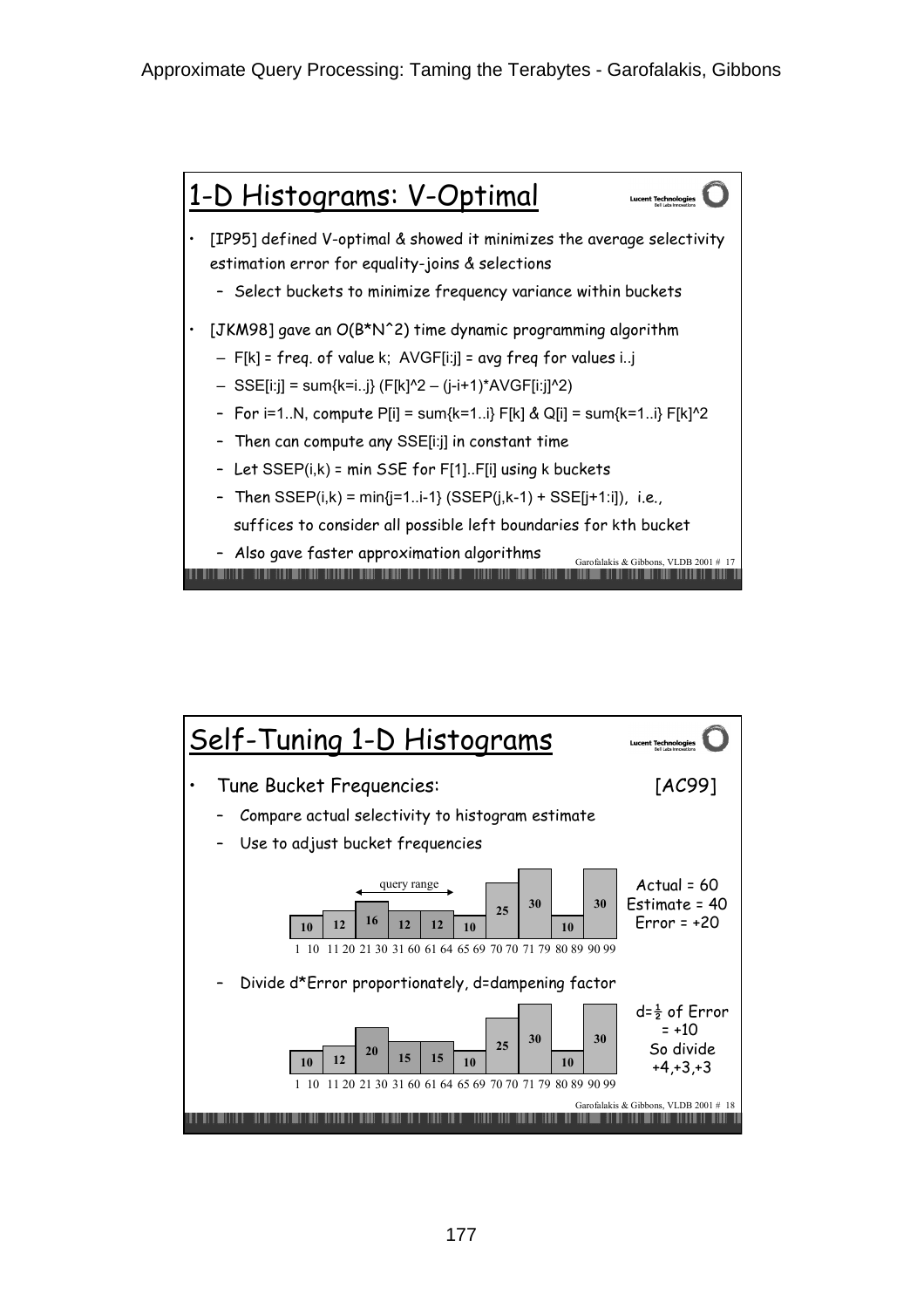

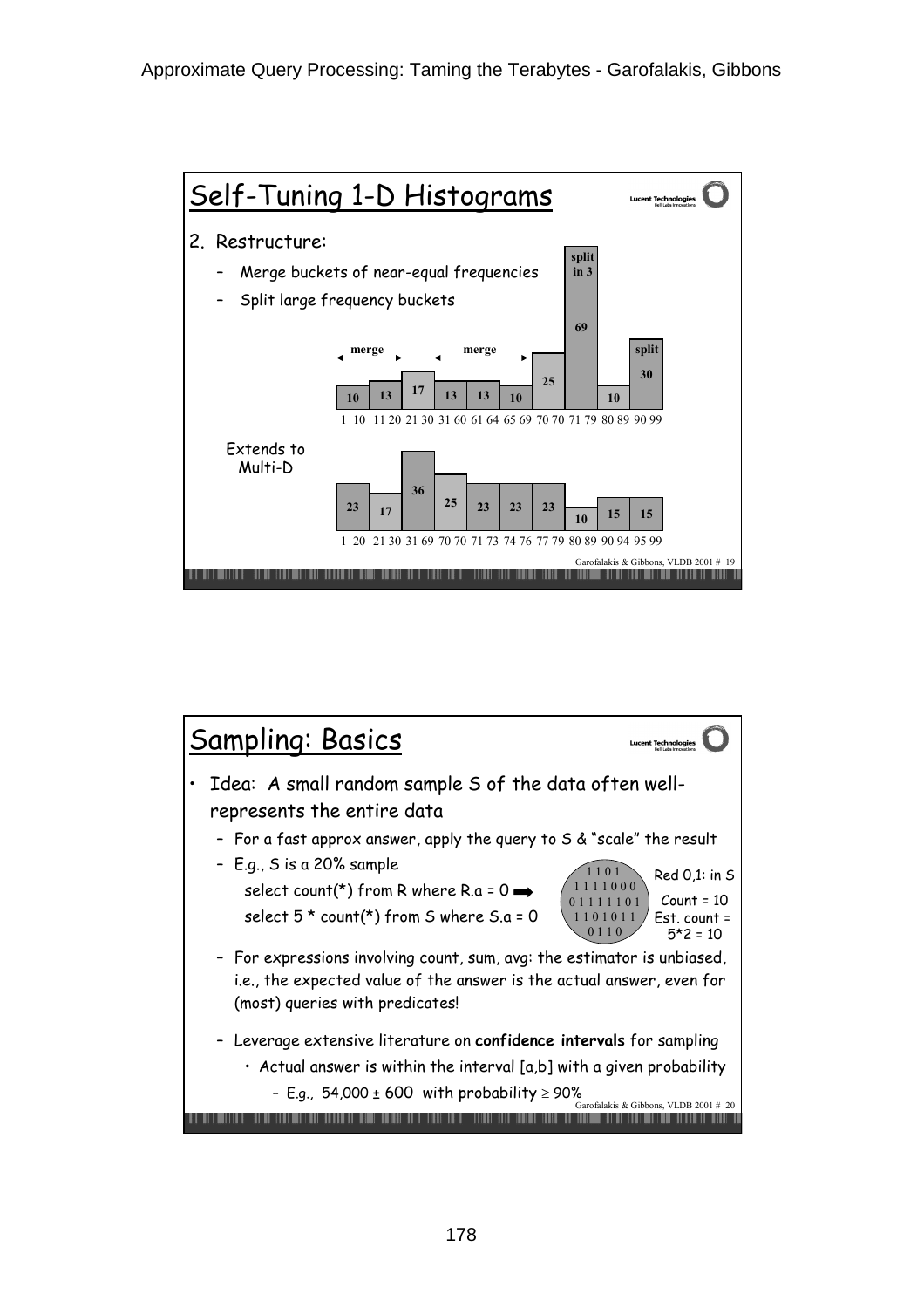|                                                                                                                                                                                                                                                                                                                        | Sampling: Confidence Intervals        | <b>Lucent Technologies</b>           |
|------------------------------------------------------------------------------------------------------------------------------------------------------------------------------------------------------------------------------------------------------------------------------------------------------------------------|---------------------------------------|--------------------------------------|
| Method                                                                                                                                                                                                                                                                                                                 | 90% Confidence Interval $(\pm)$       | Guarantees?                          |
| Central Limit Theorem                                                                                                                                                                                                                                                                                                  | $1.65 * \sigma(S) / \sqrt{sqrt(S)}$   | as ISI<br>→ ∞                        |
| Hoeffding                                                                                                                                                                                                                                                                                                              | 1.22 * (MAX-MIN) / sqrt( S )          | always                               |
| Chebychev (known $\sigma(R)$ )                                                                                                                                                                                                                                                                                         | $3.16 * \sigma(R) / \sqrt{sqrt(S)}$   | always                               |
| Chebychev (est. $\sigma(R)$ )                                                                                                                                                                                                                                                                                          | $3.16 * \sigma(S) / \sqrt{sqrt( S )}$ | as $\sigma(5) \rightarrow \sigma(R)$ |
| Confidence intervals for Average: select avg(R.A) from R<br>(Can replace R.A with any arithmetic expression on the attributes in R)<br>$\sigma(R)$ = standard deviation of the values of R.A; $\sigma(S)$ = s.d. for S.A                                                                                               |                                       |                                      |
| If predicates, S above is subset of sample that satisfies the predicate<br>Quality of the estimate depends only on the variance in $R \&  S $ after<br>the predicate: So 10K sample may suffice for 10B row relation!<br>- Advantage of larger samples: can handle more selective predicates<br>ibbons. VLDB 2001 # 21 |                                       |                                      |

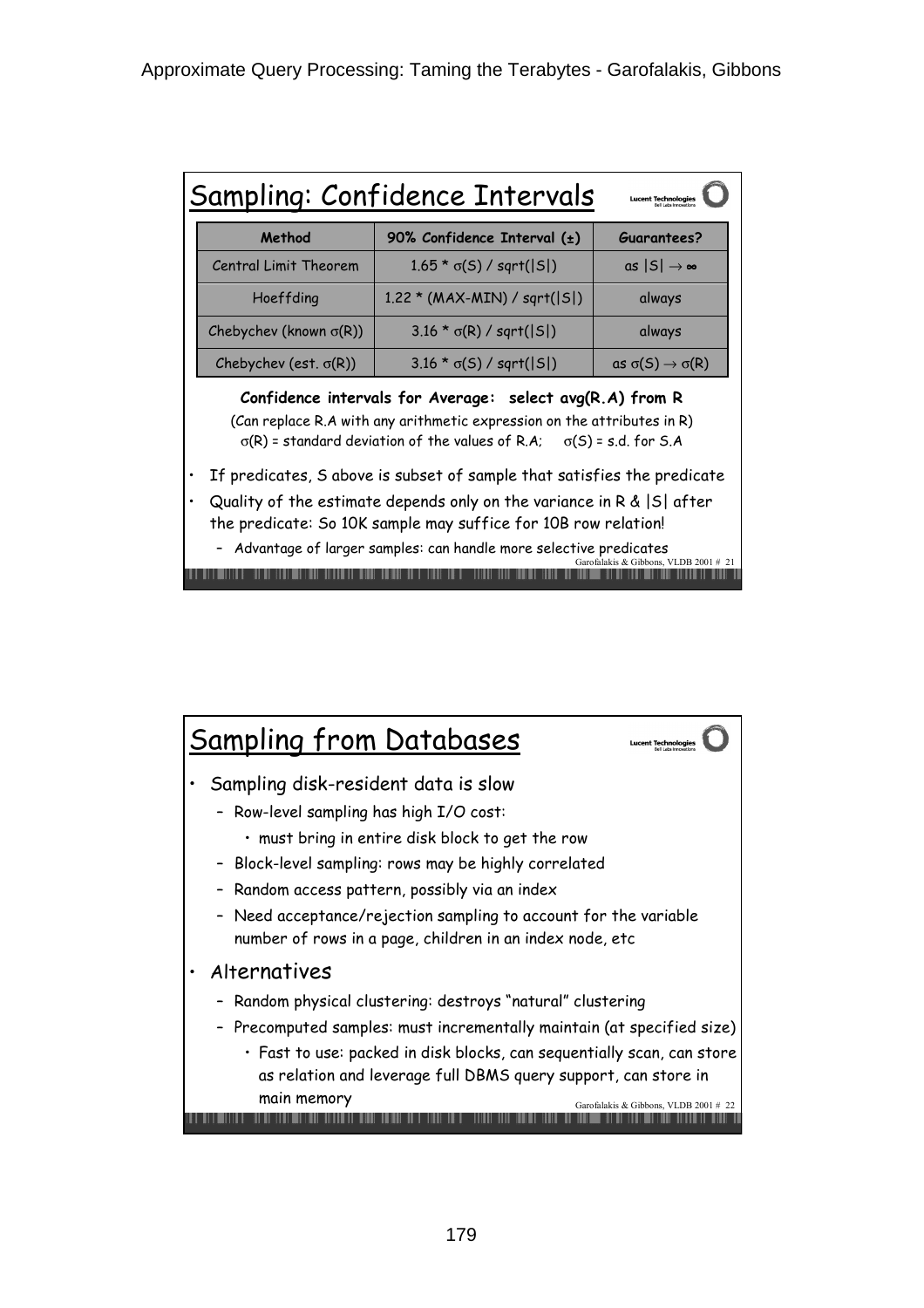

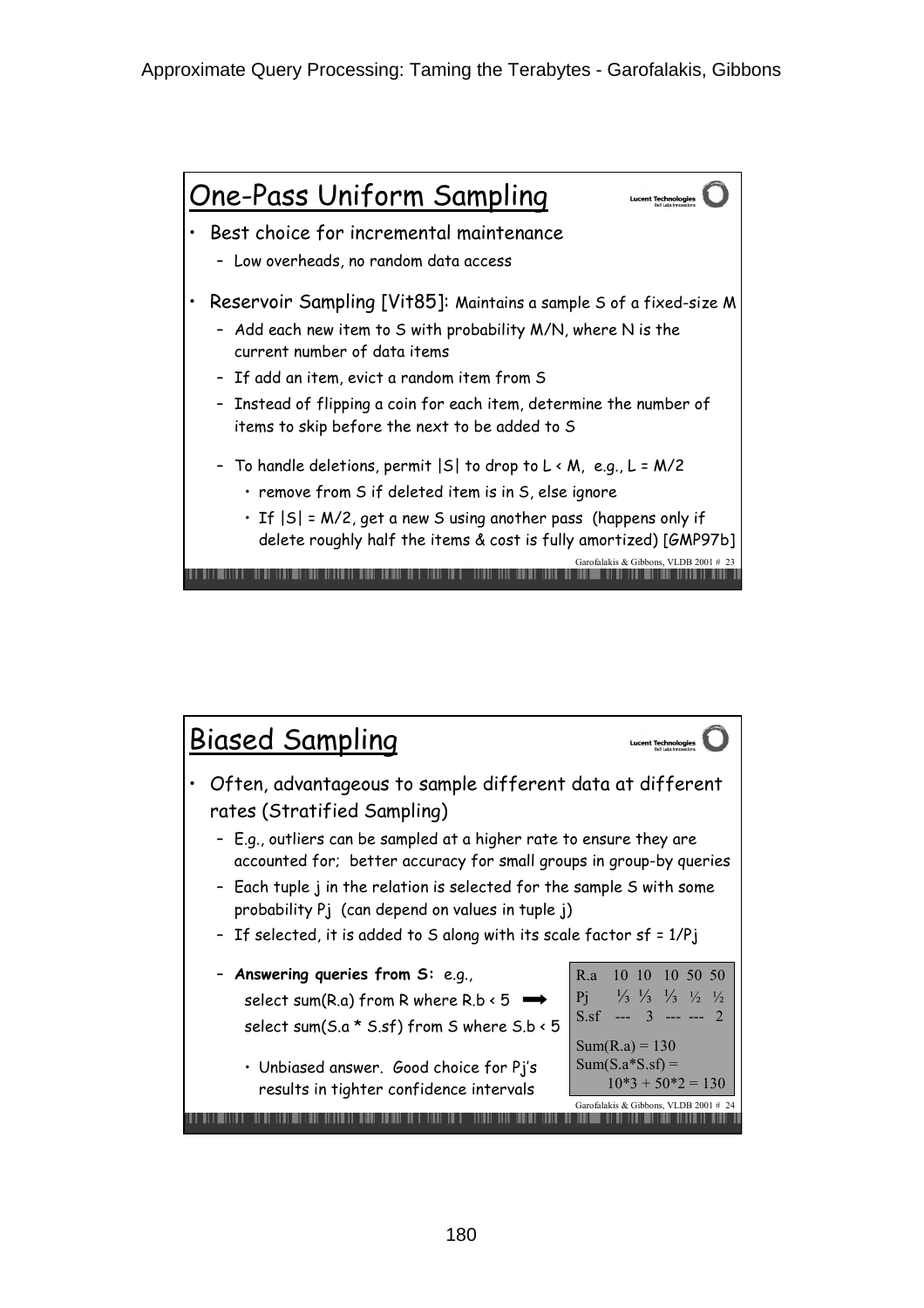

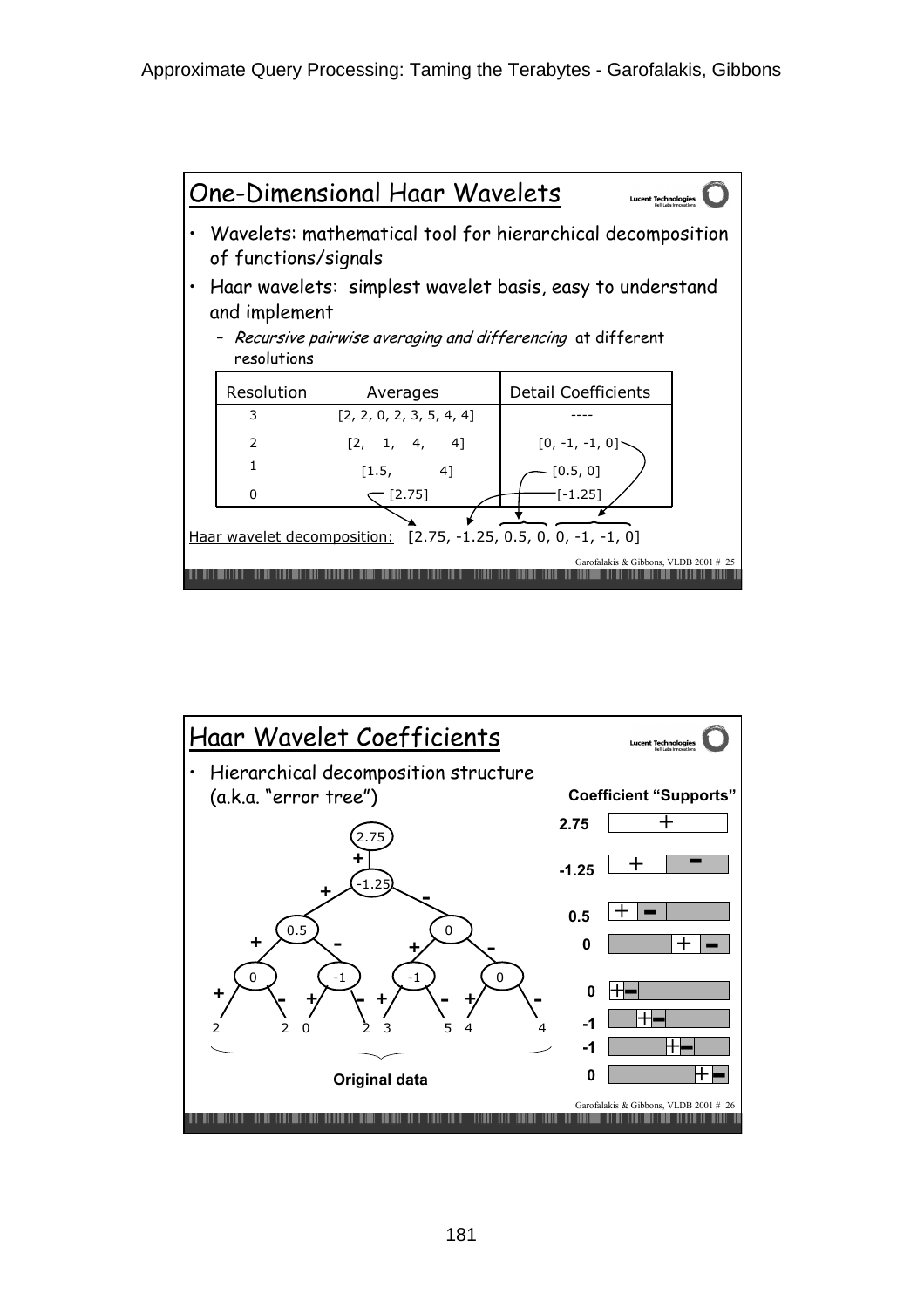

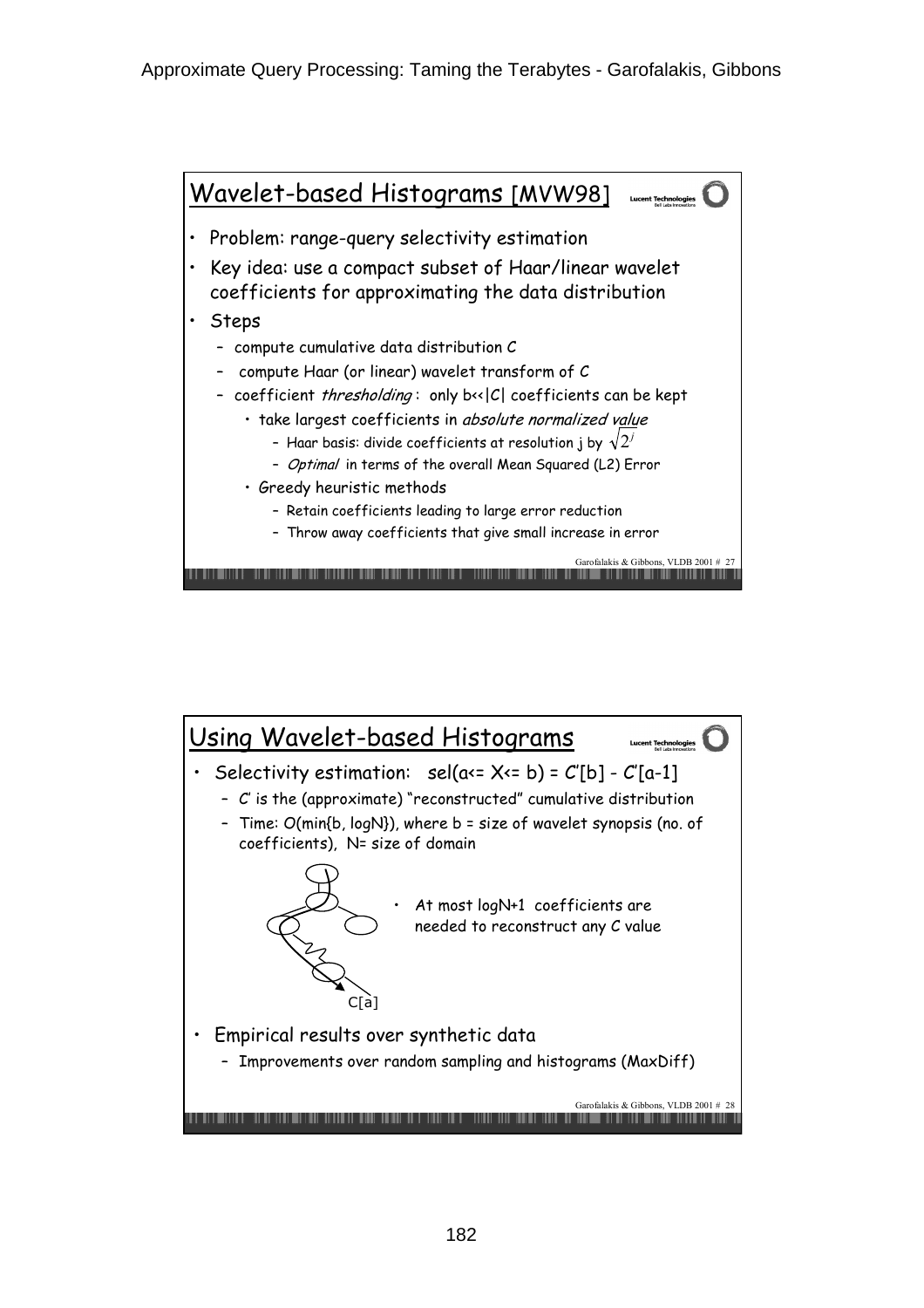

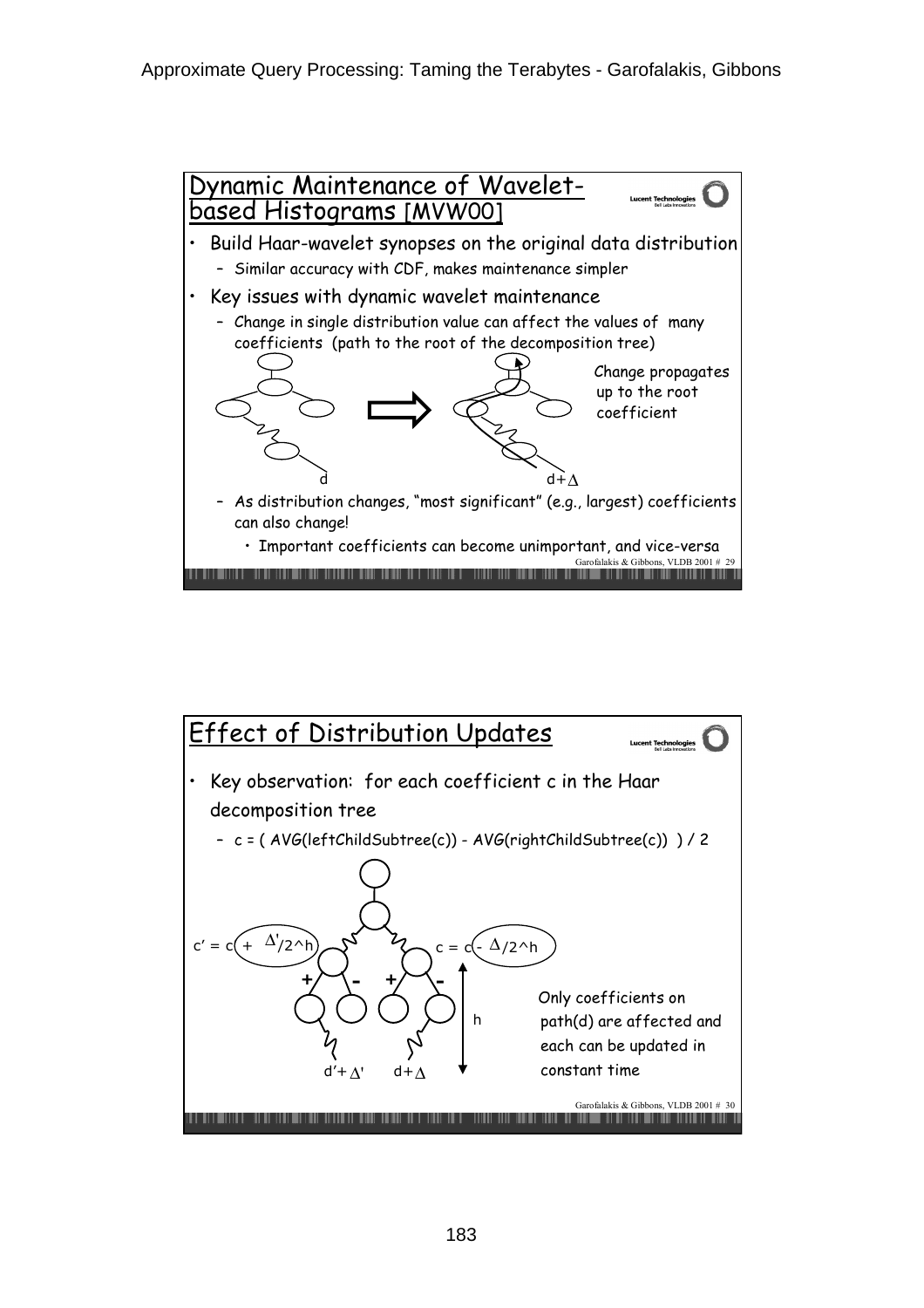

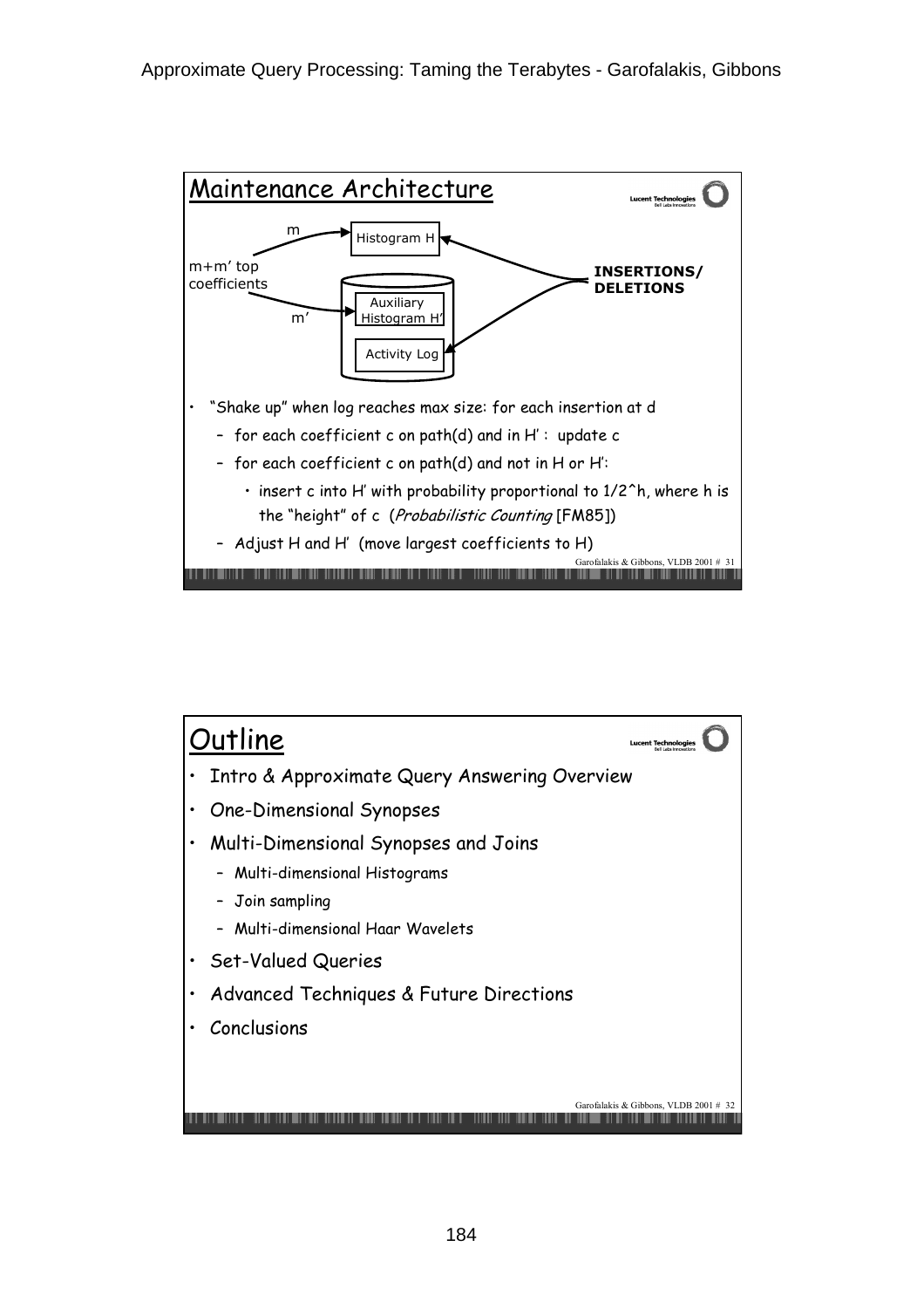

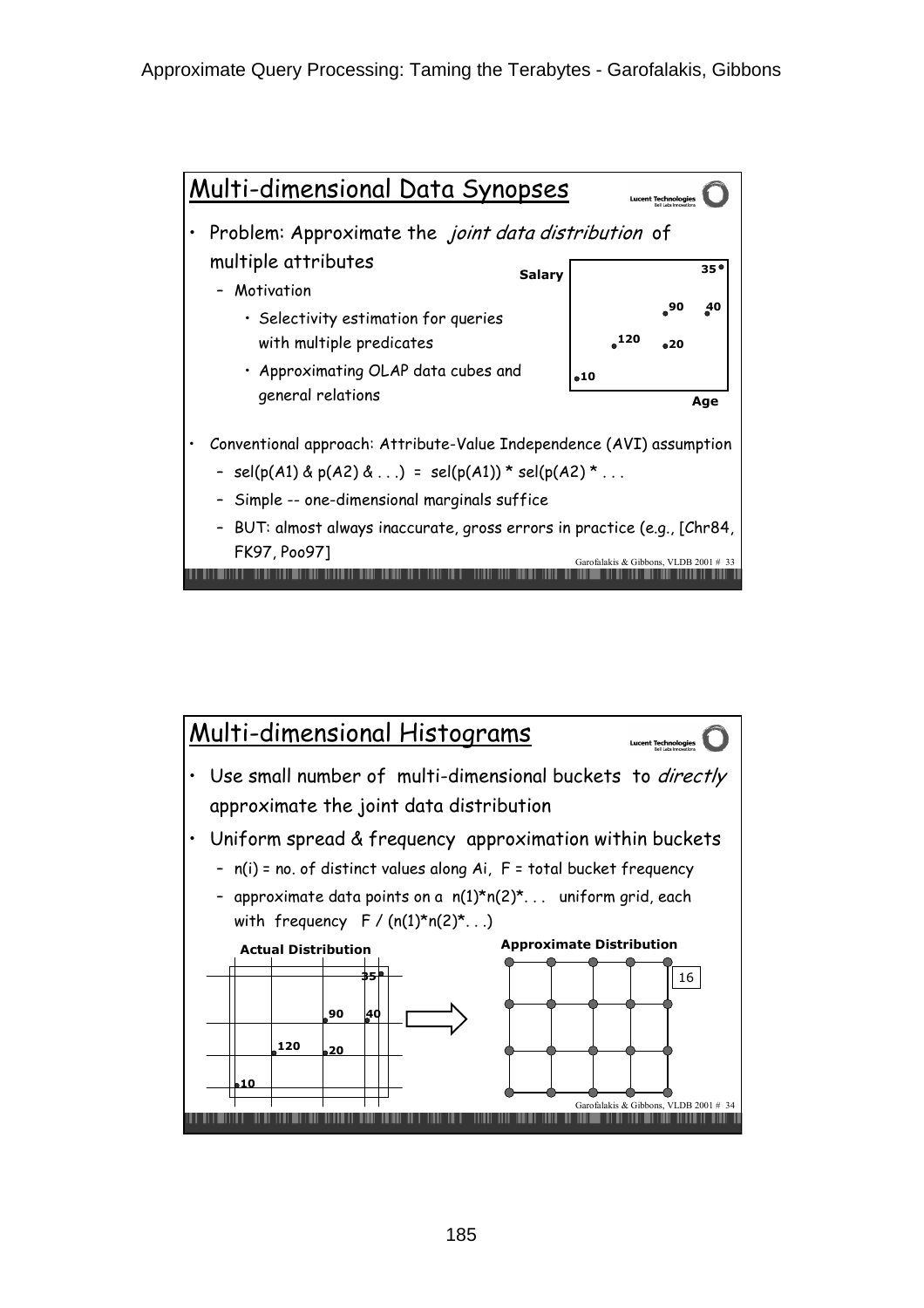

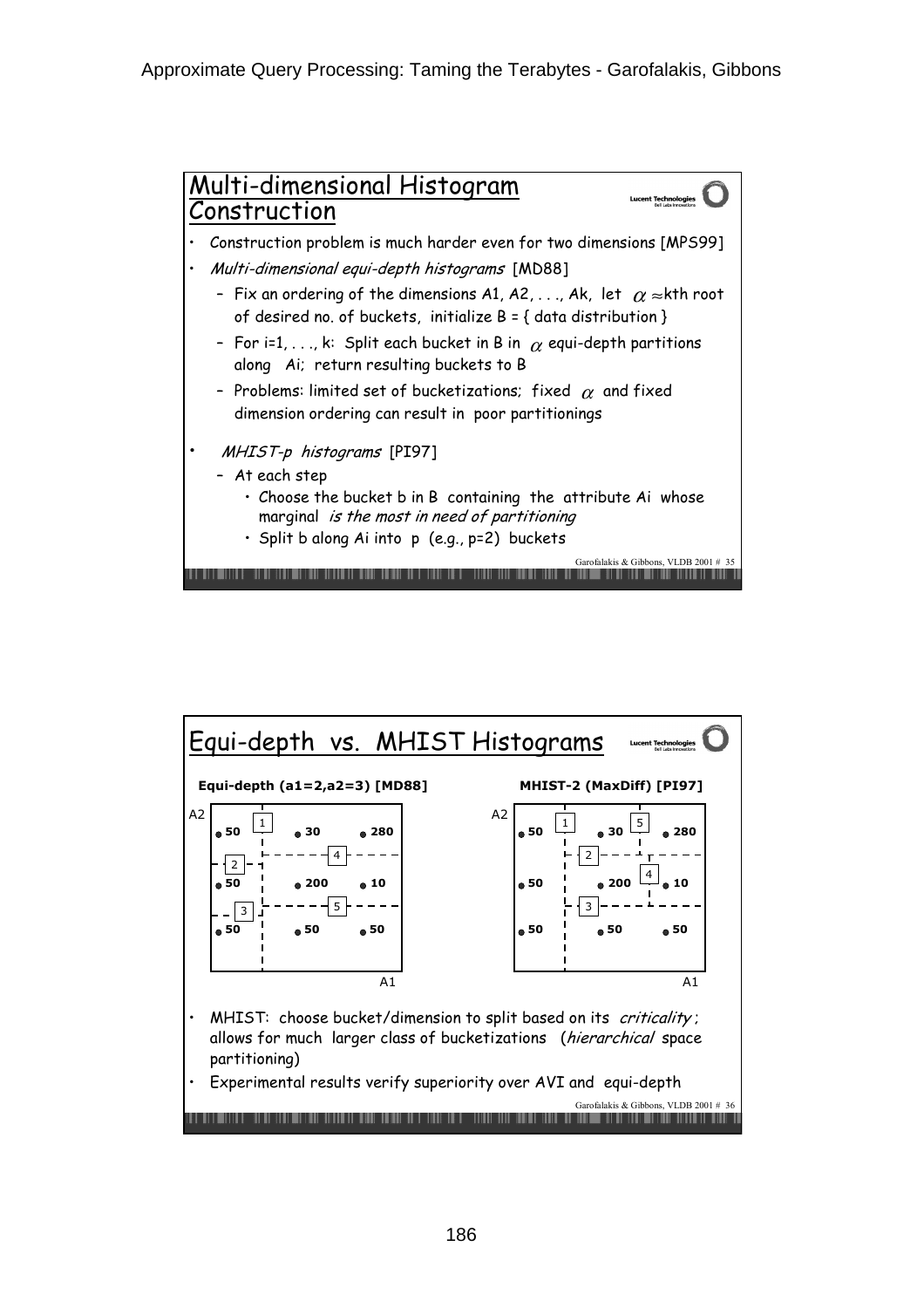

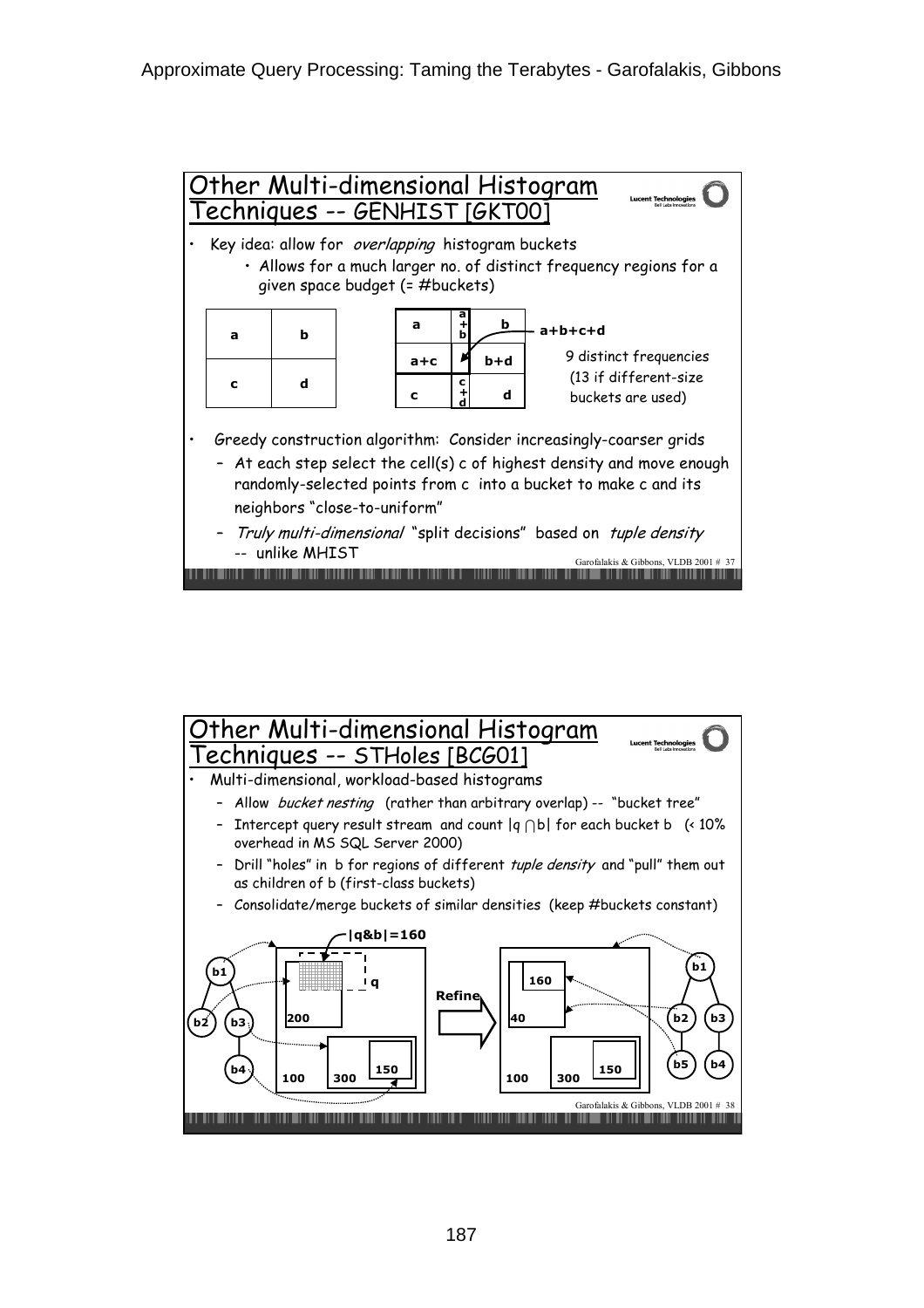

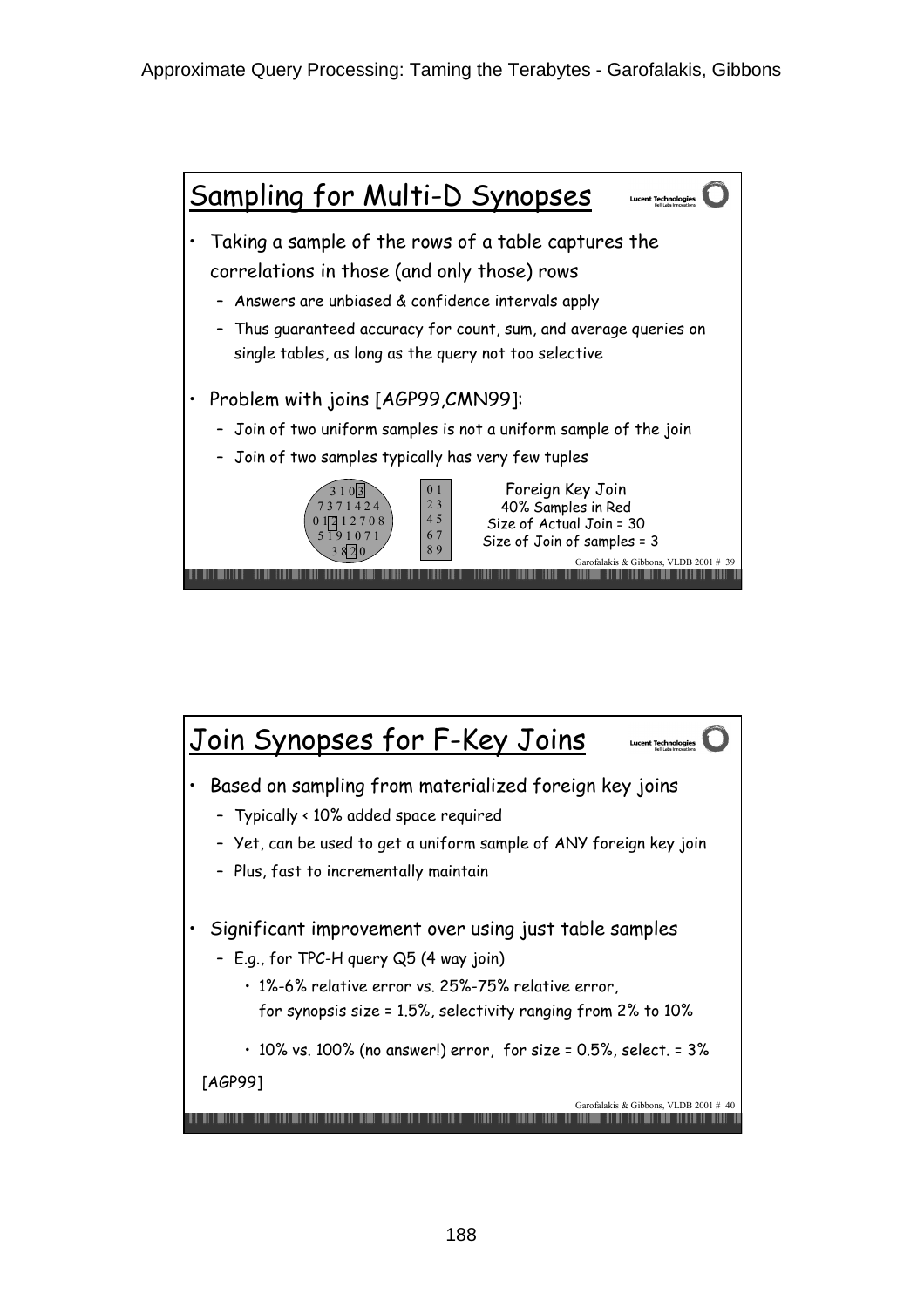

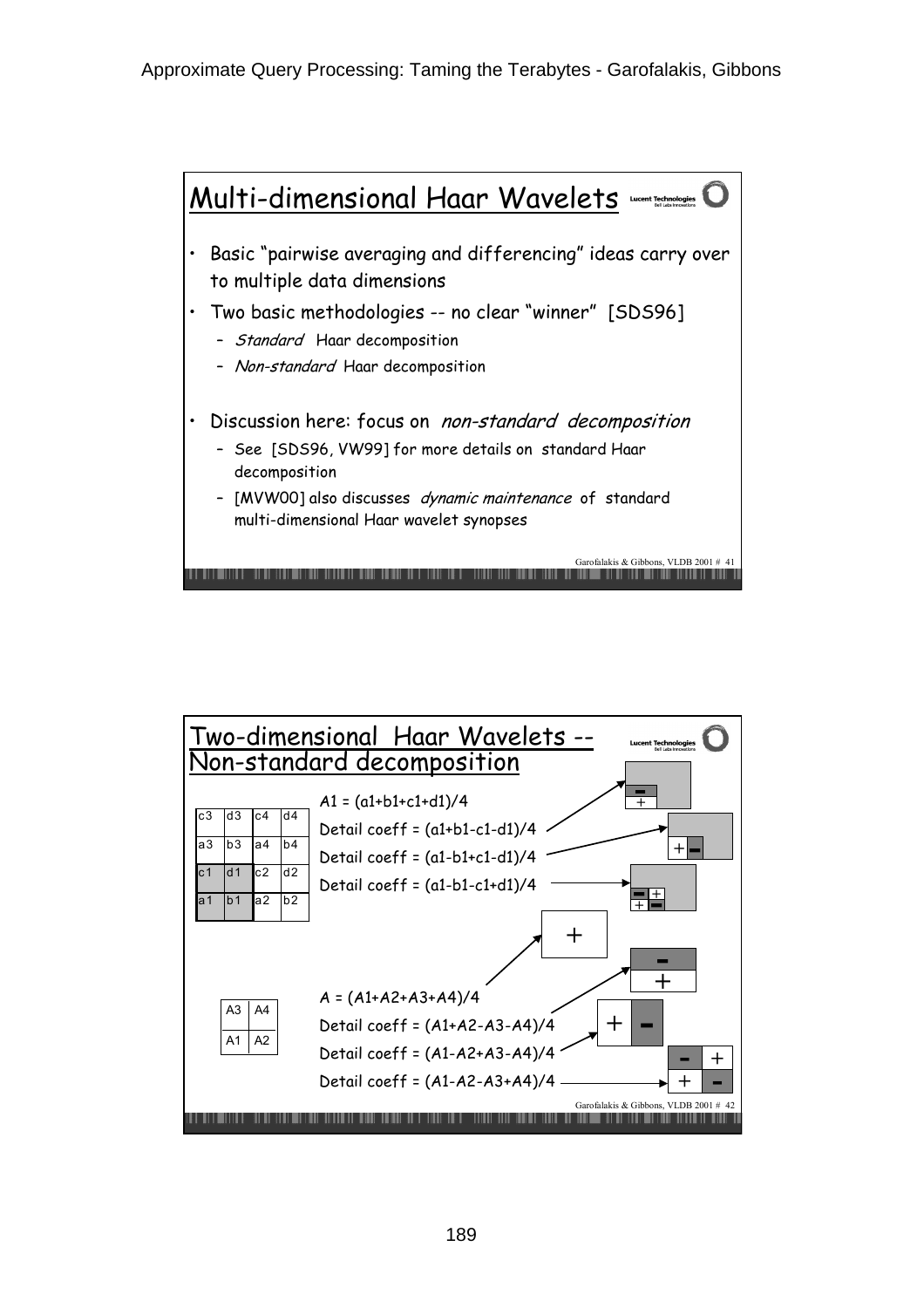

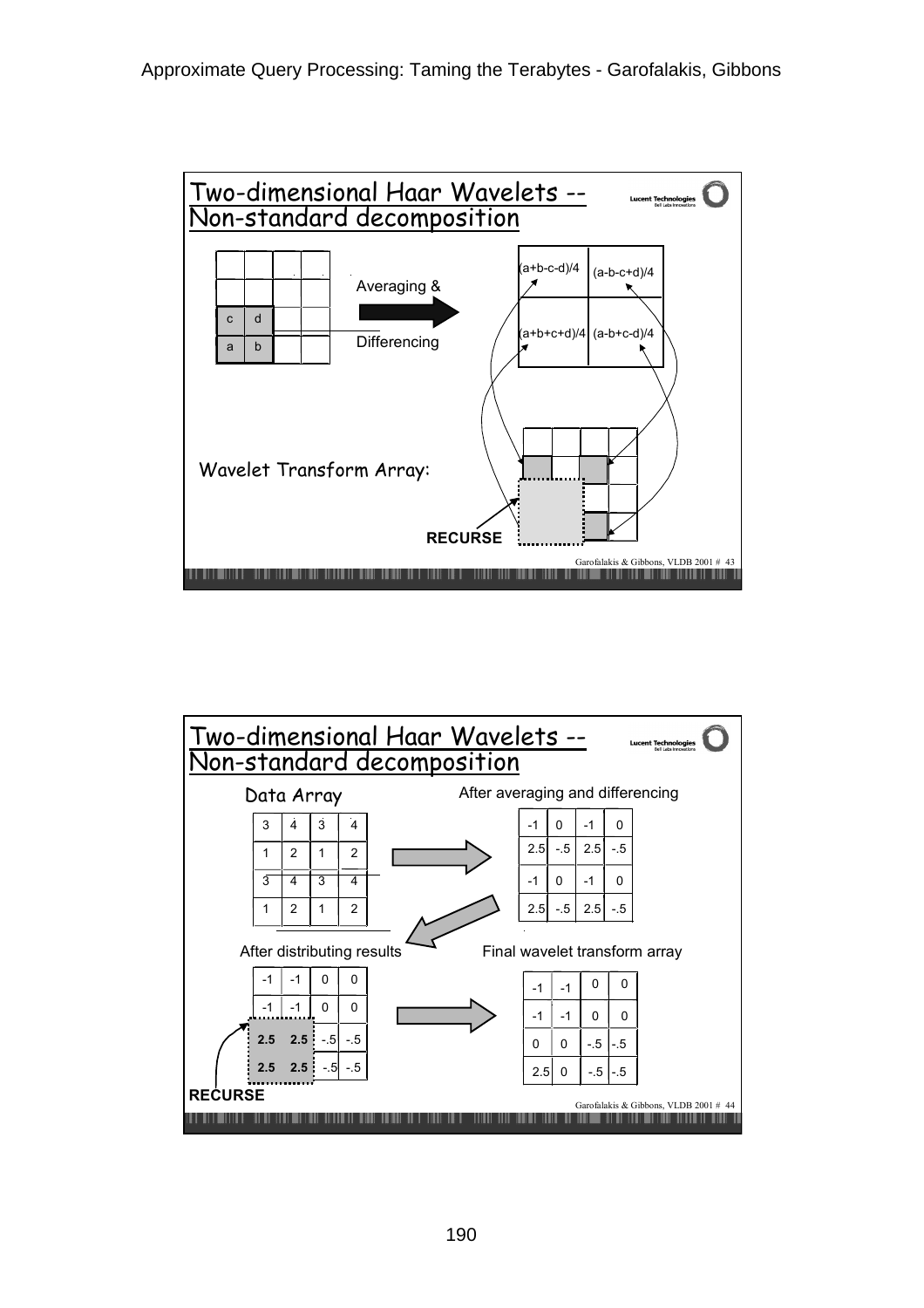

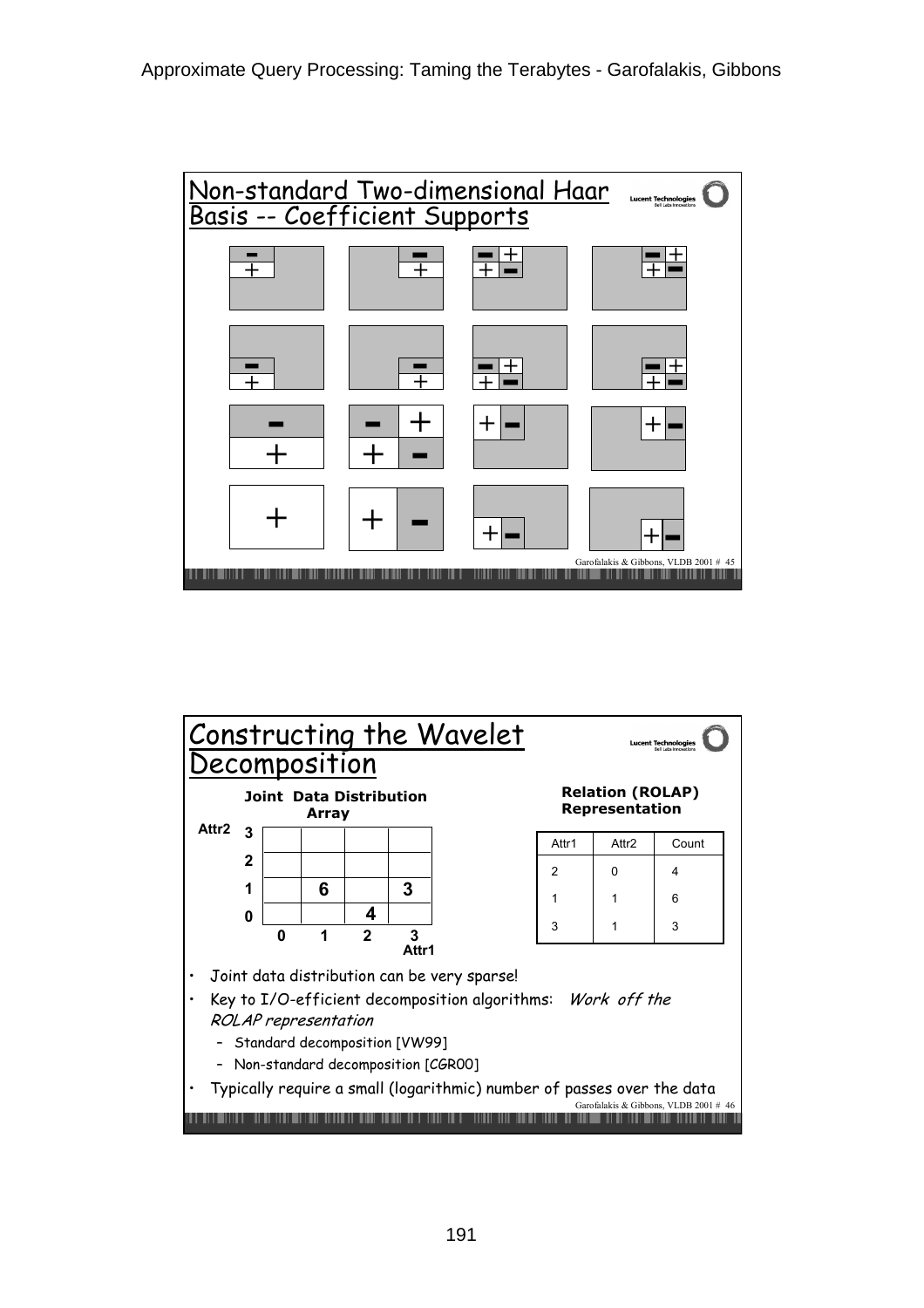

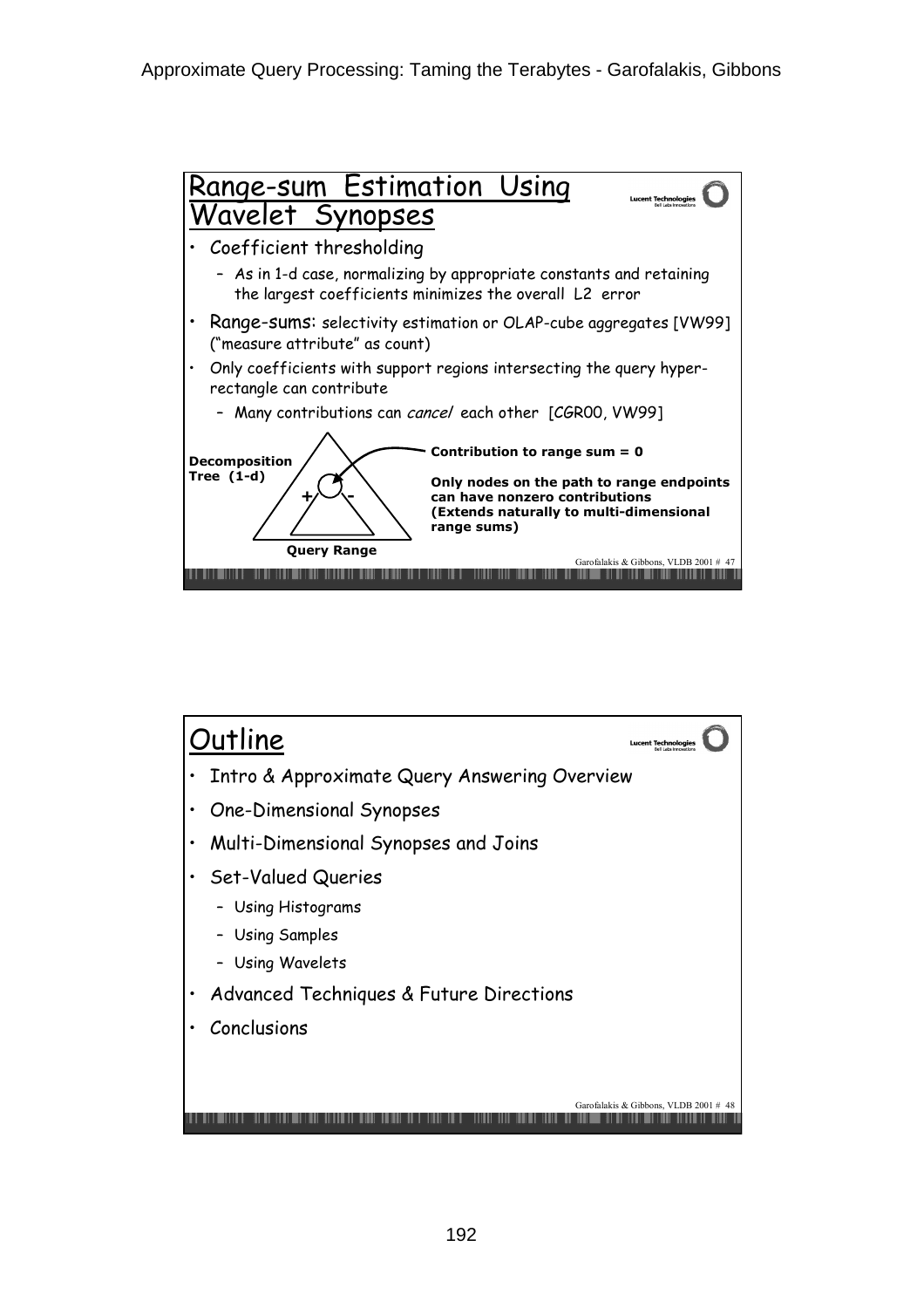

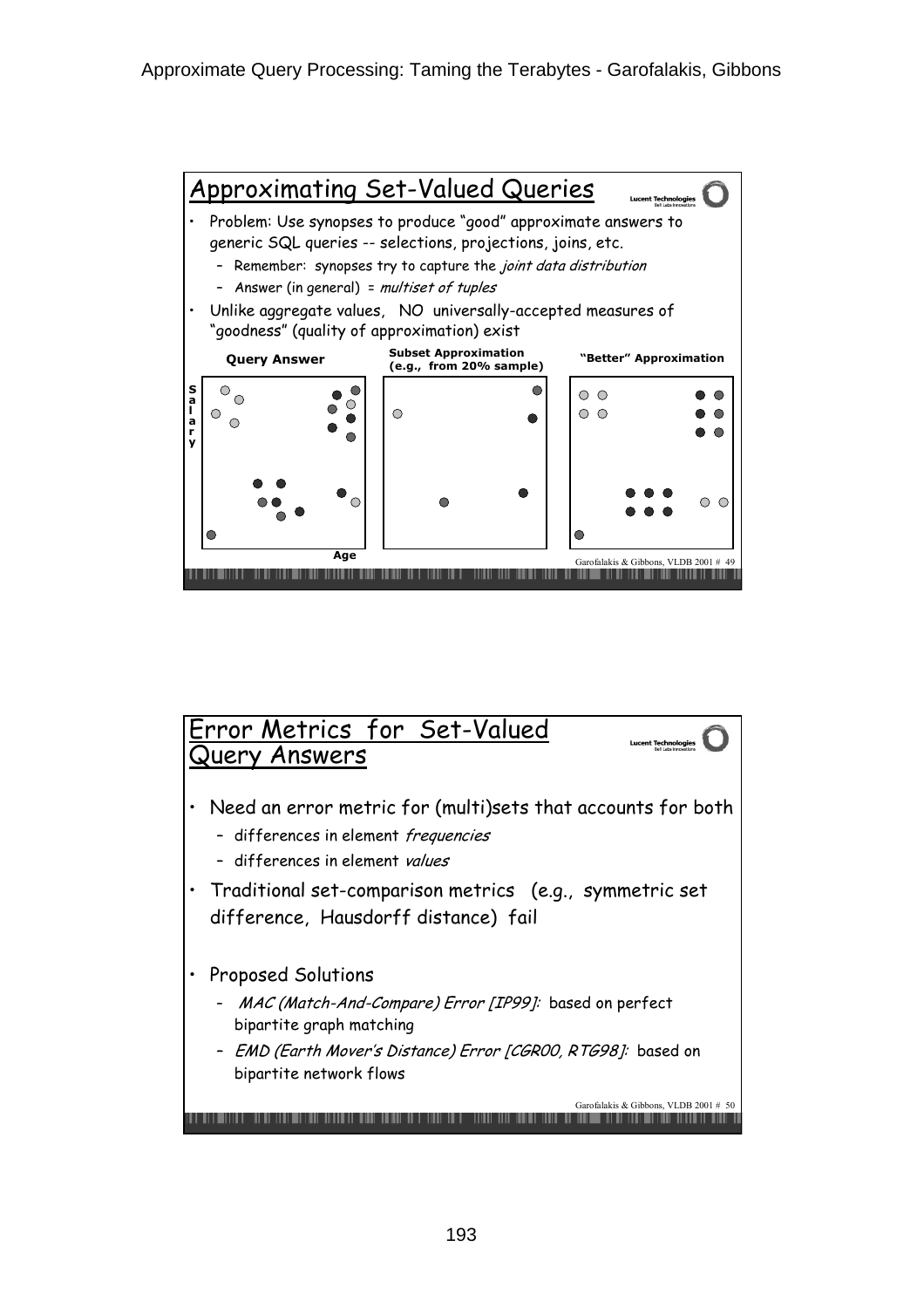

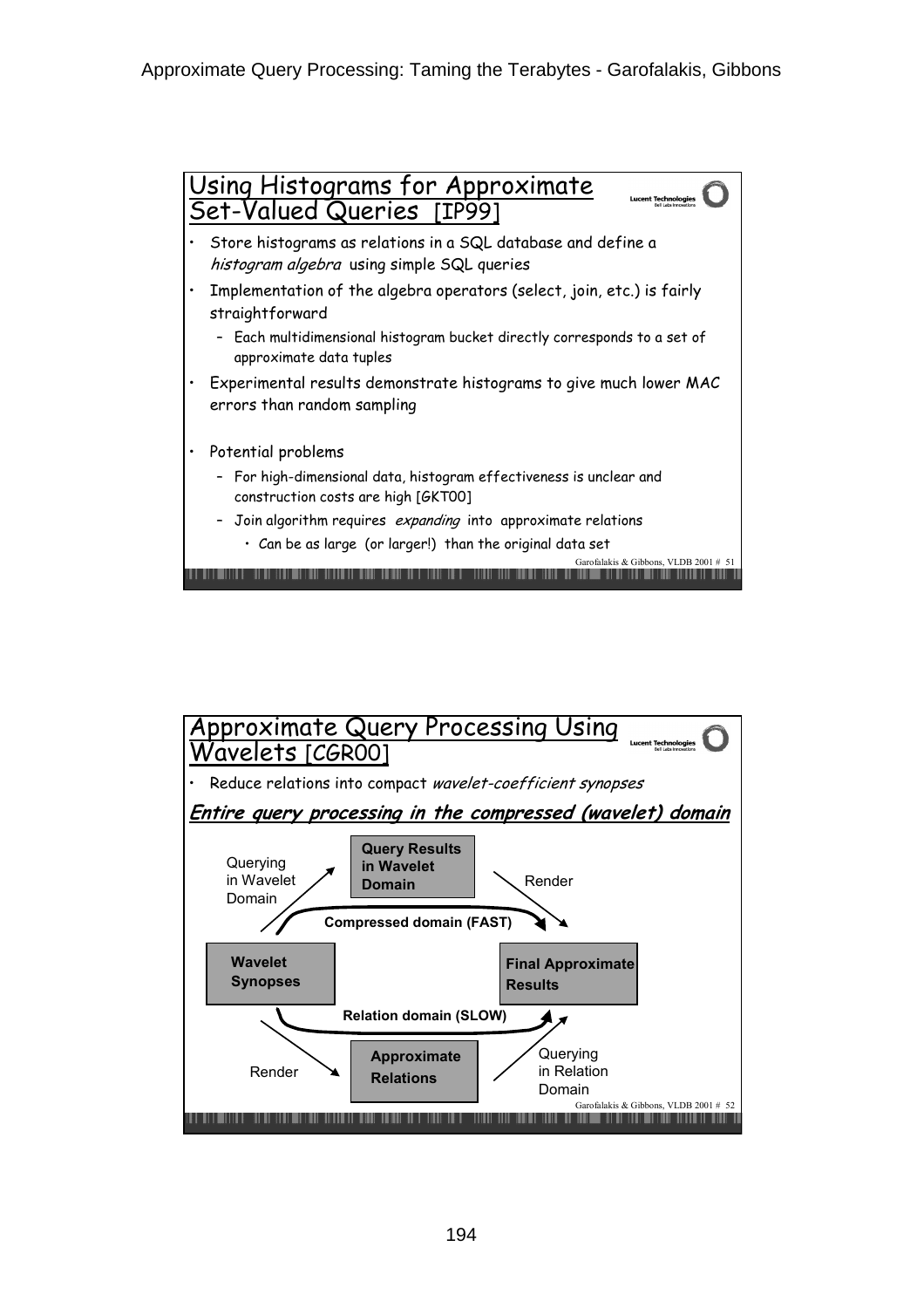

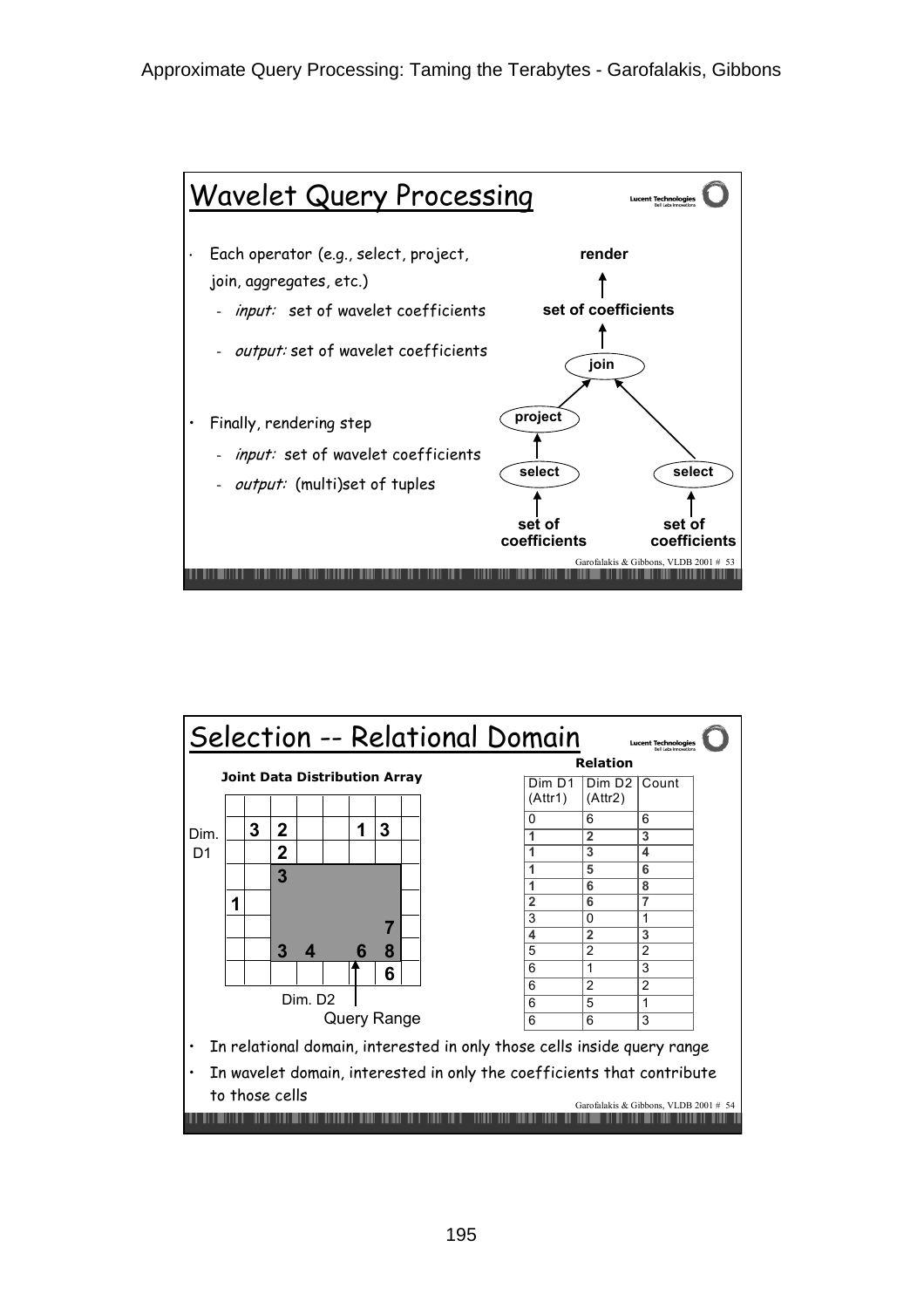

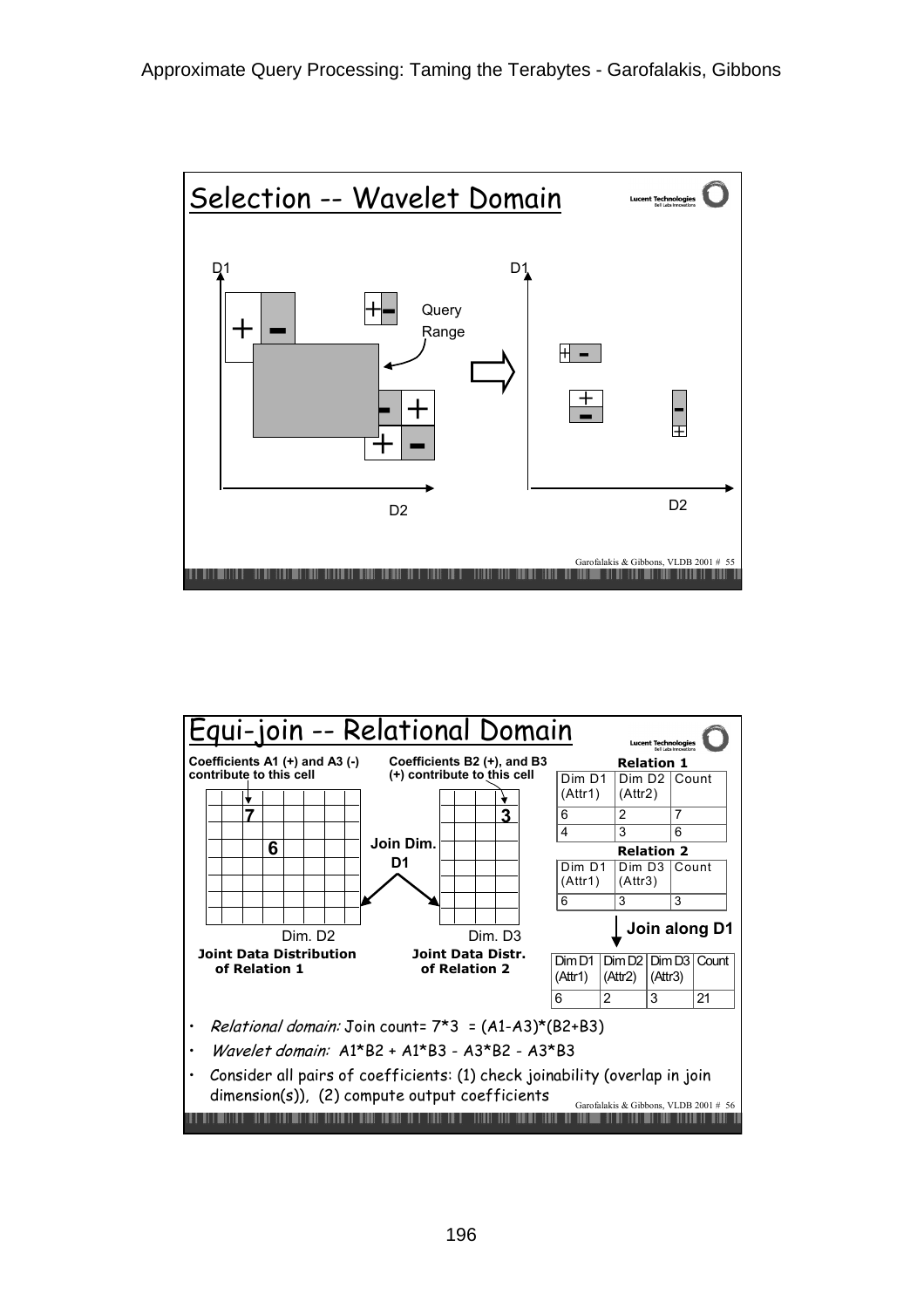

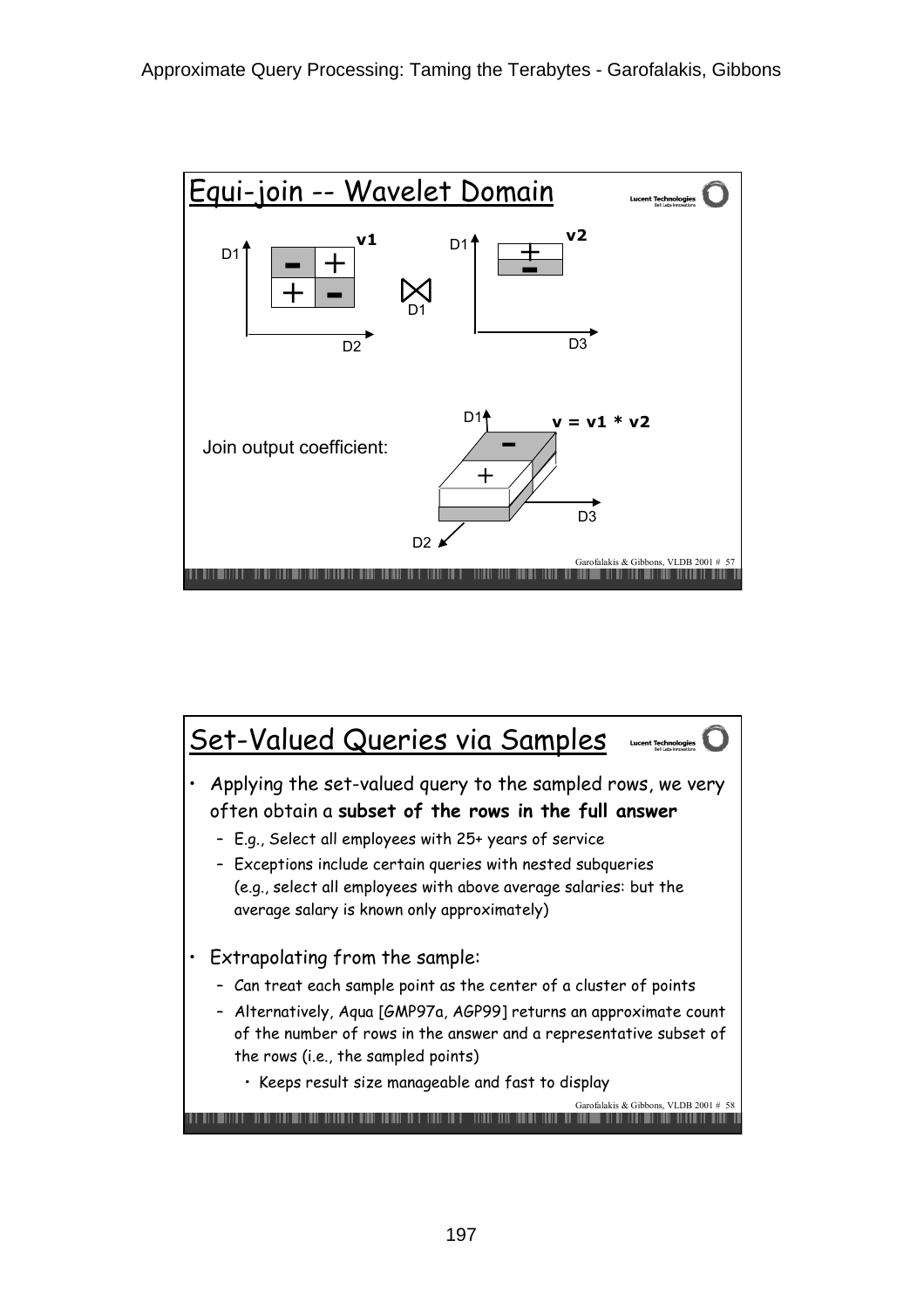

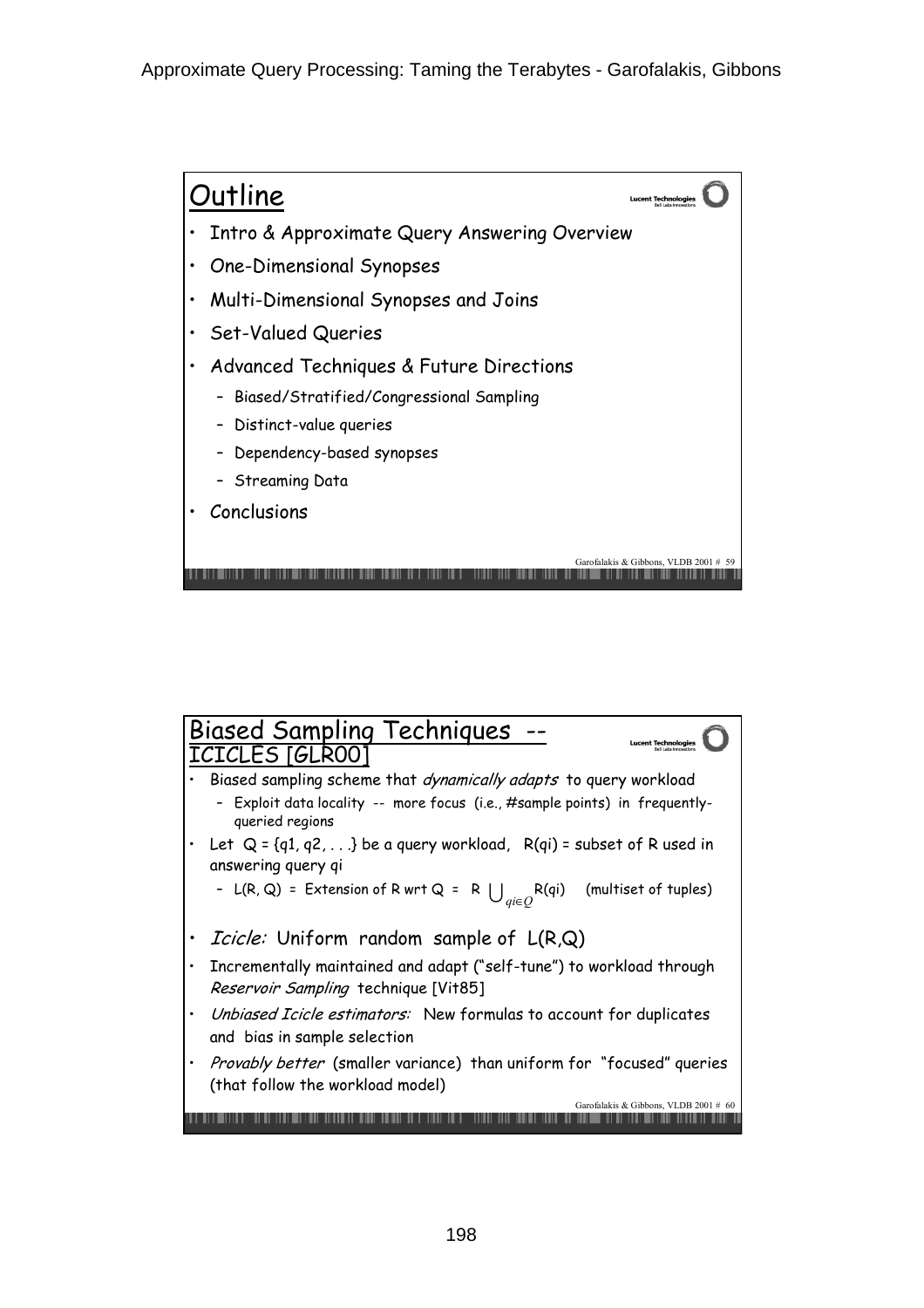

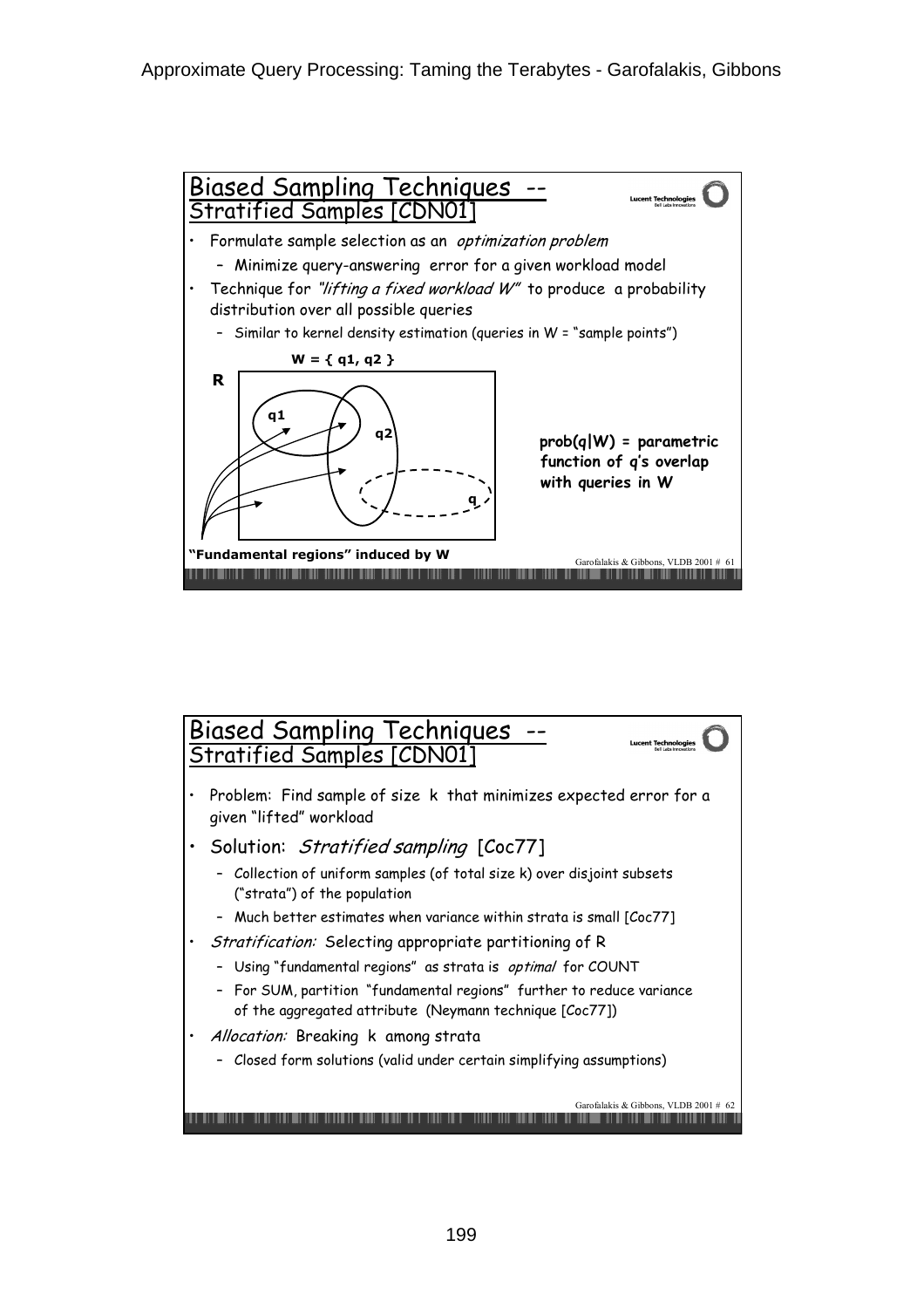

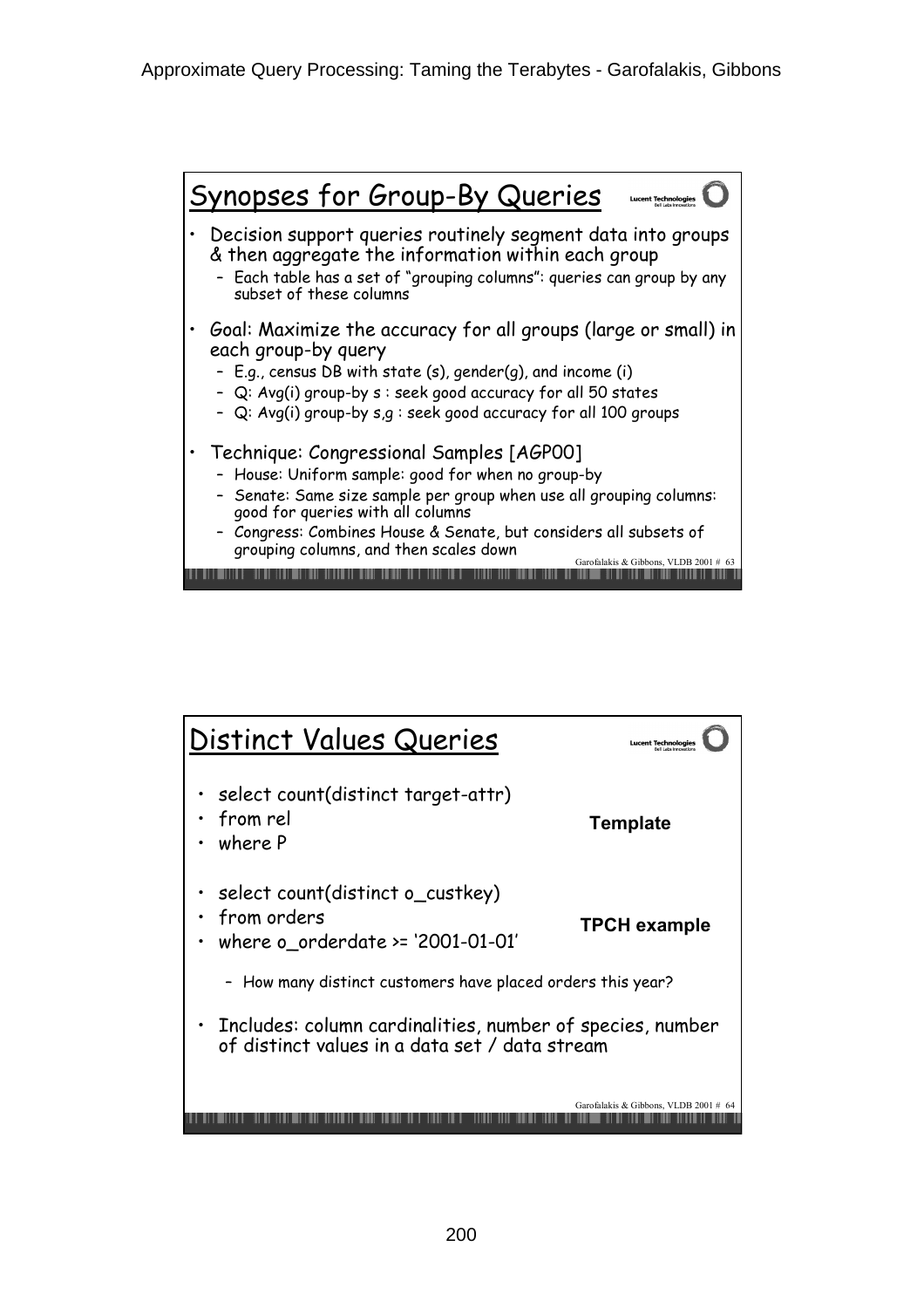

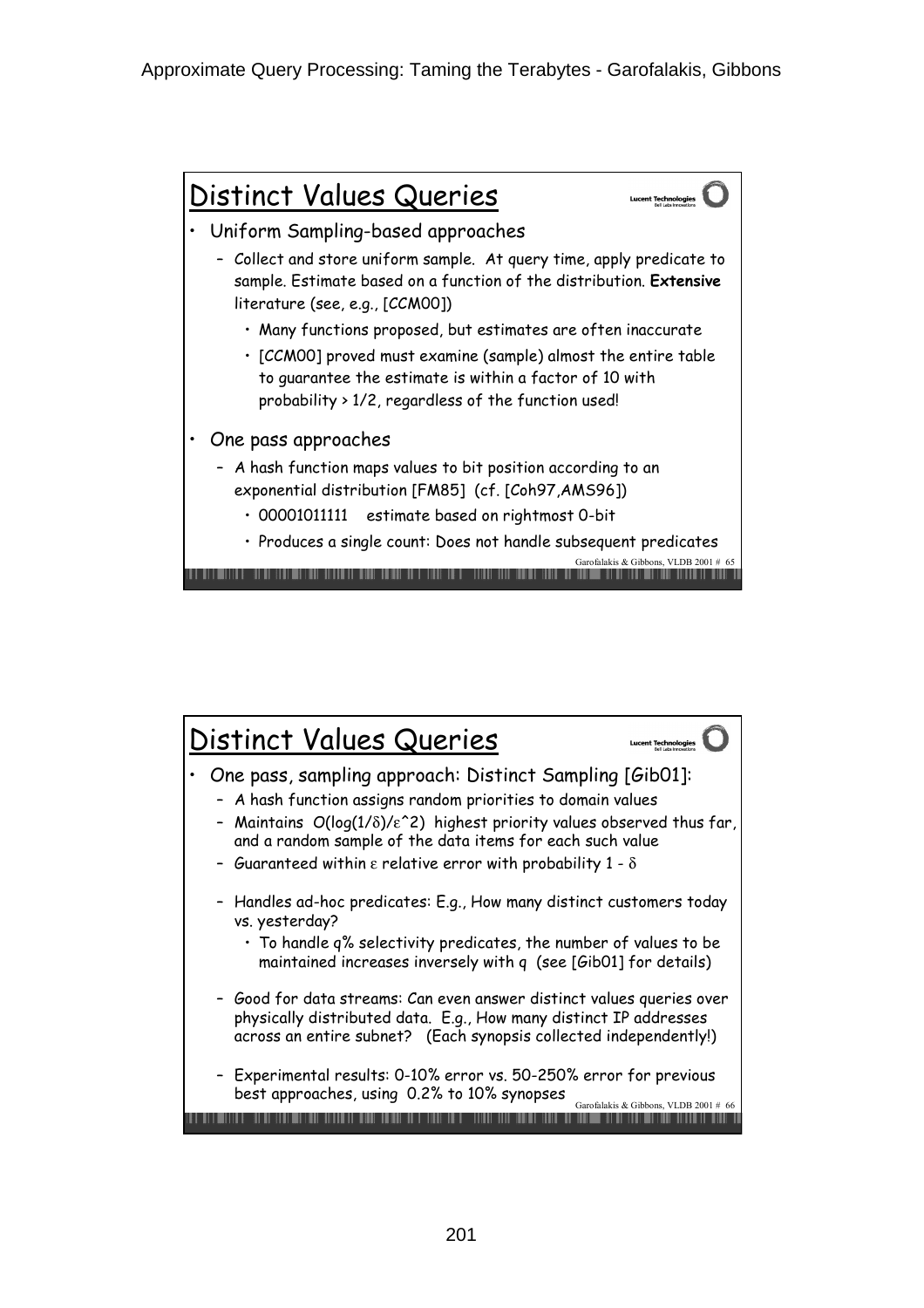

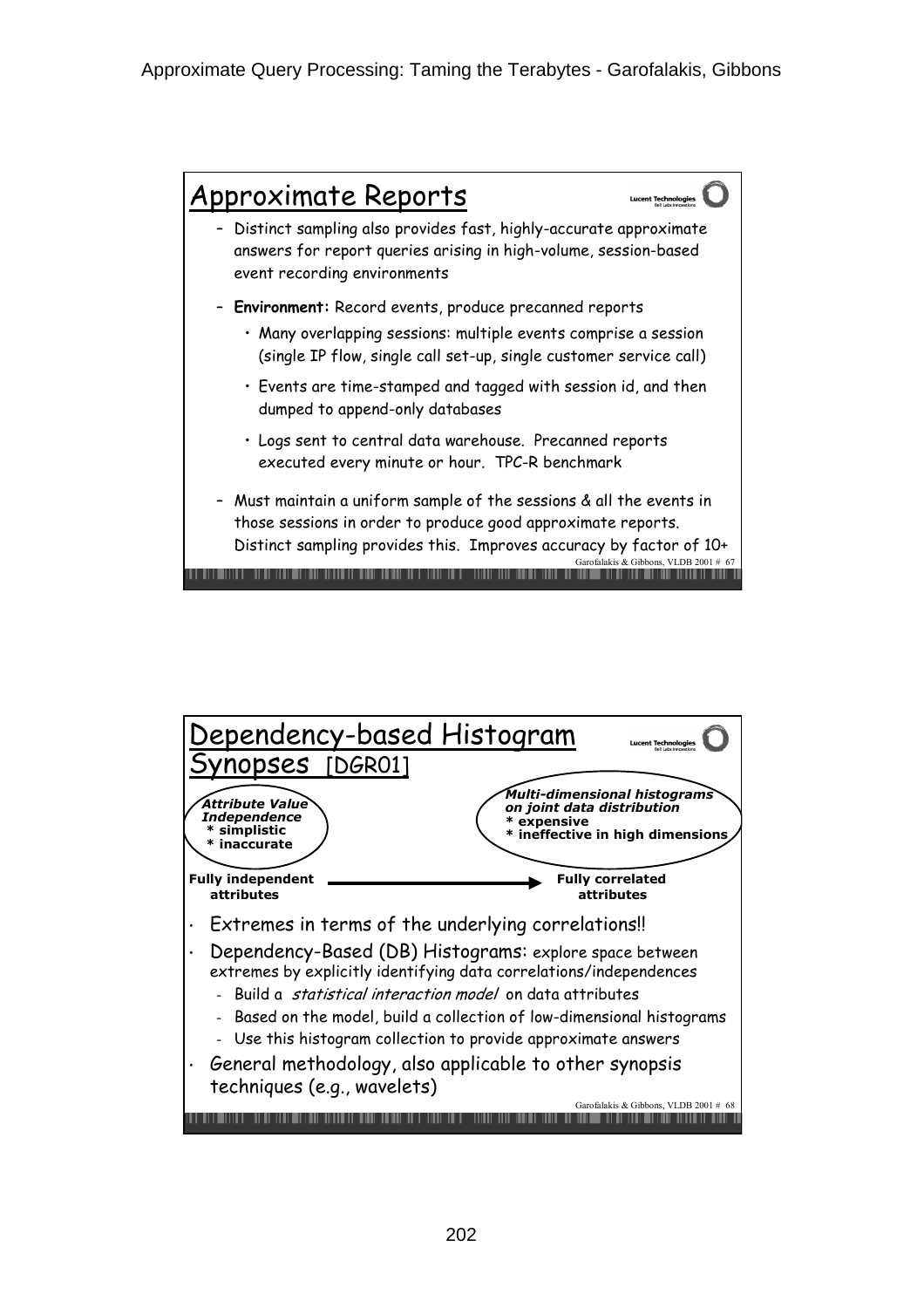

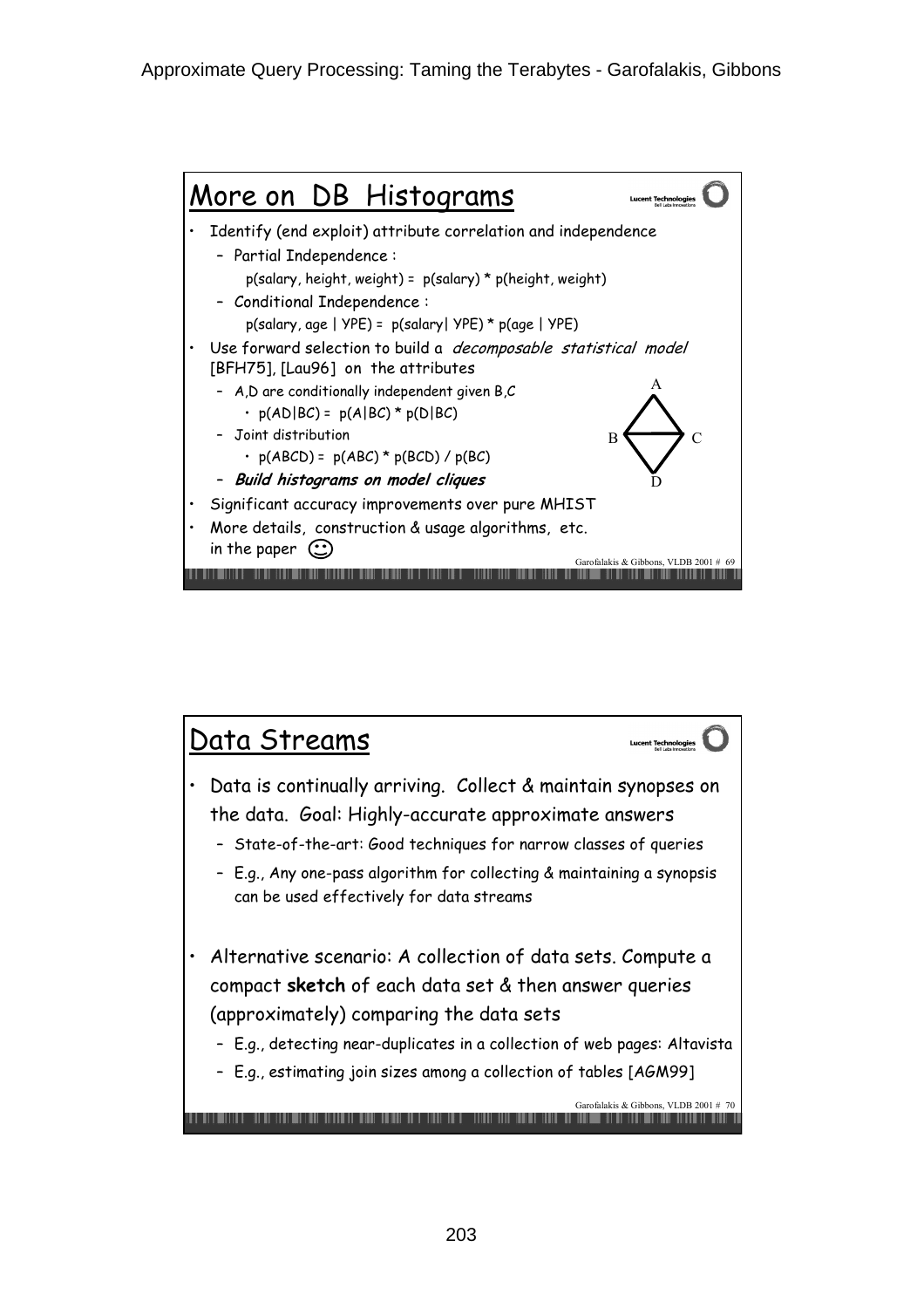

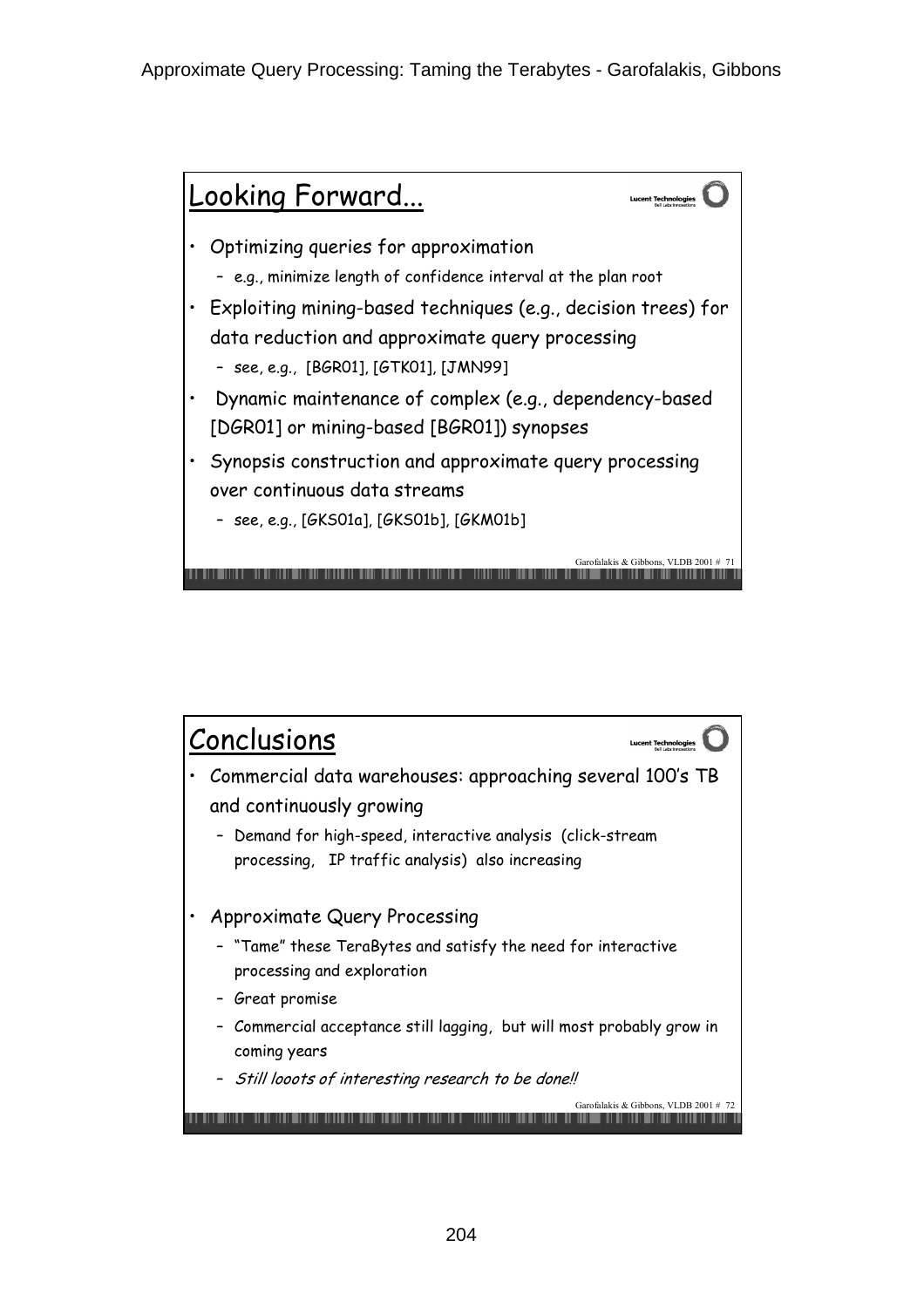

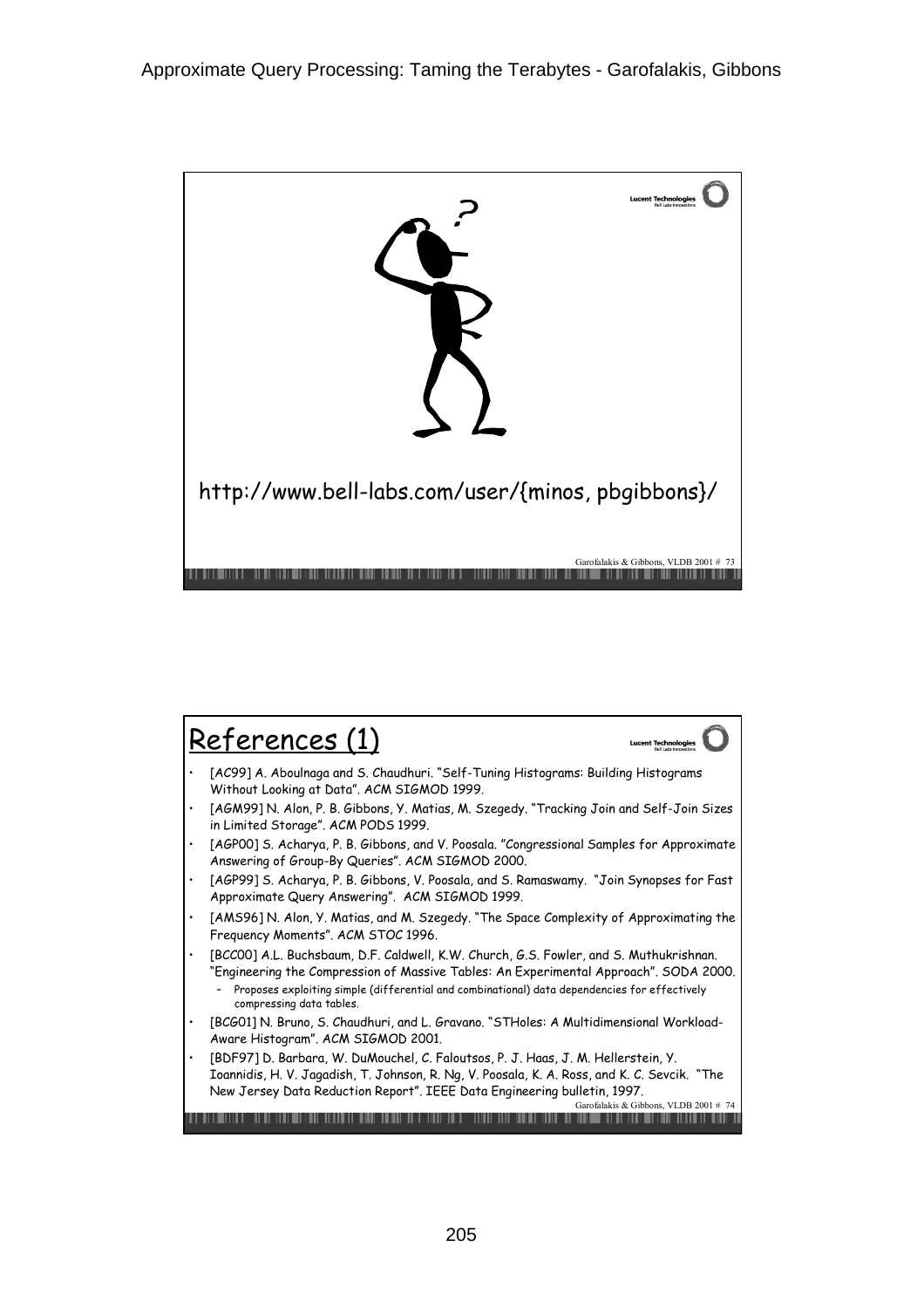

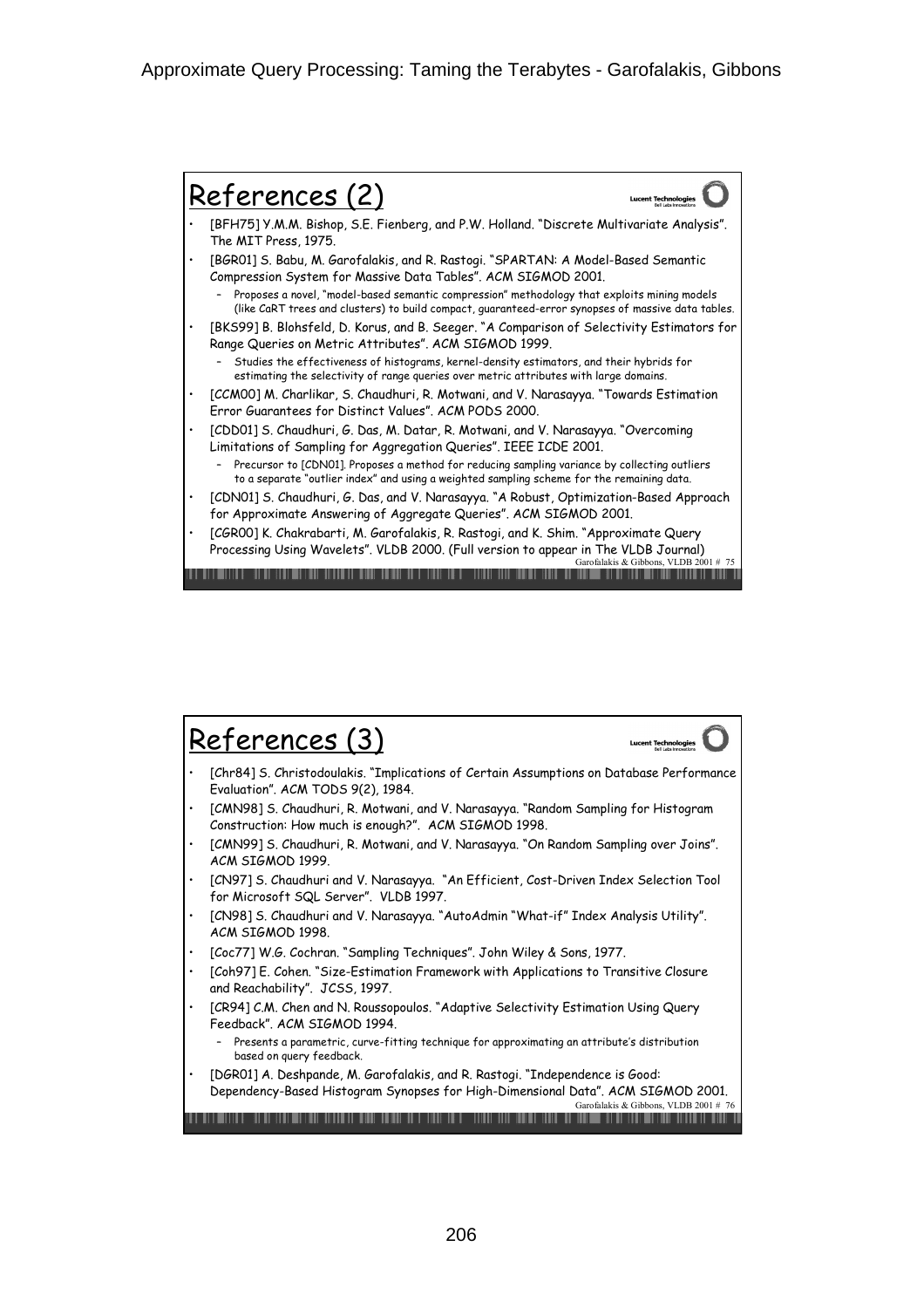

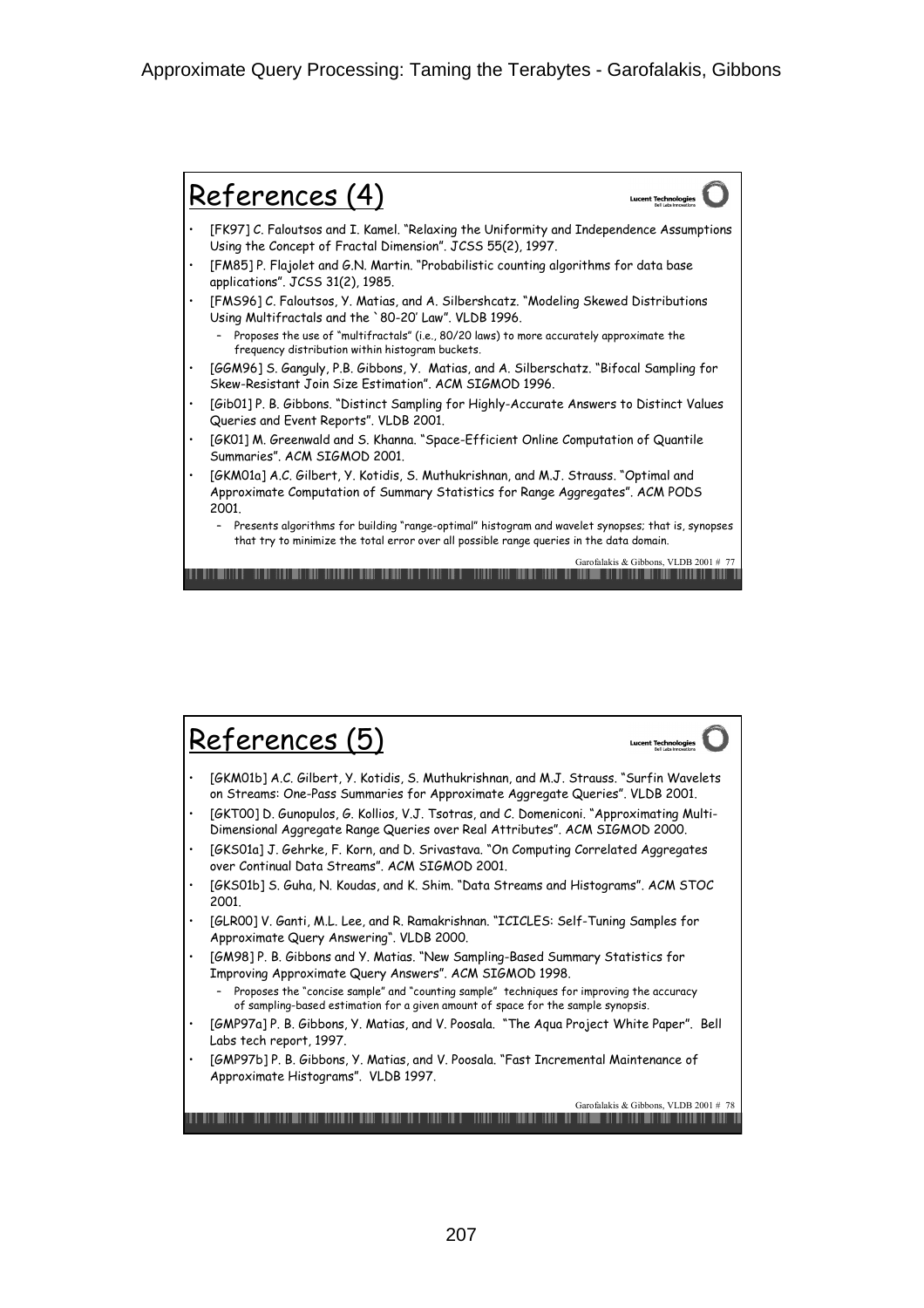

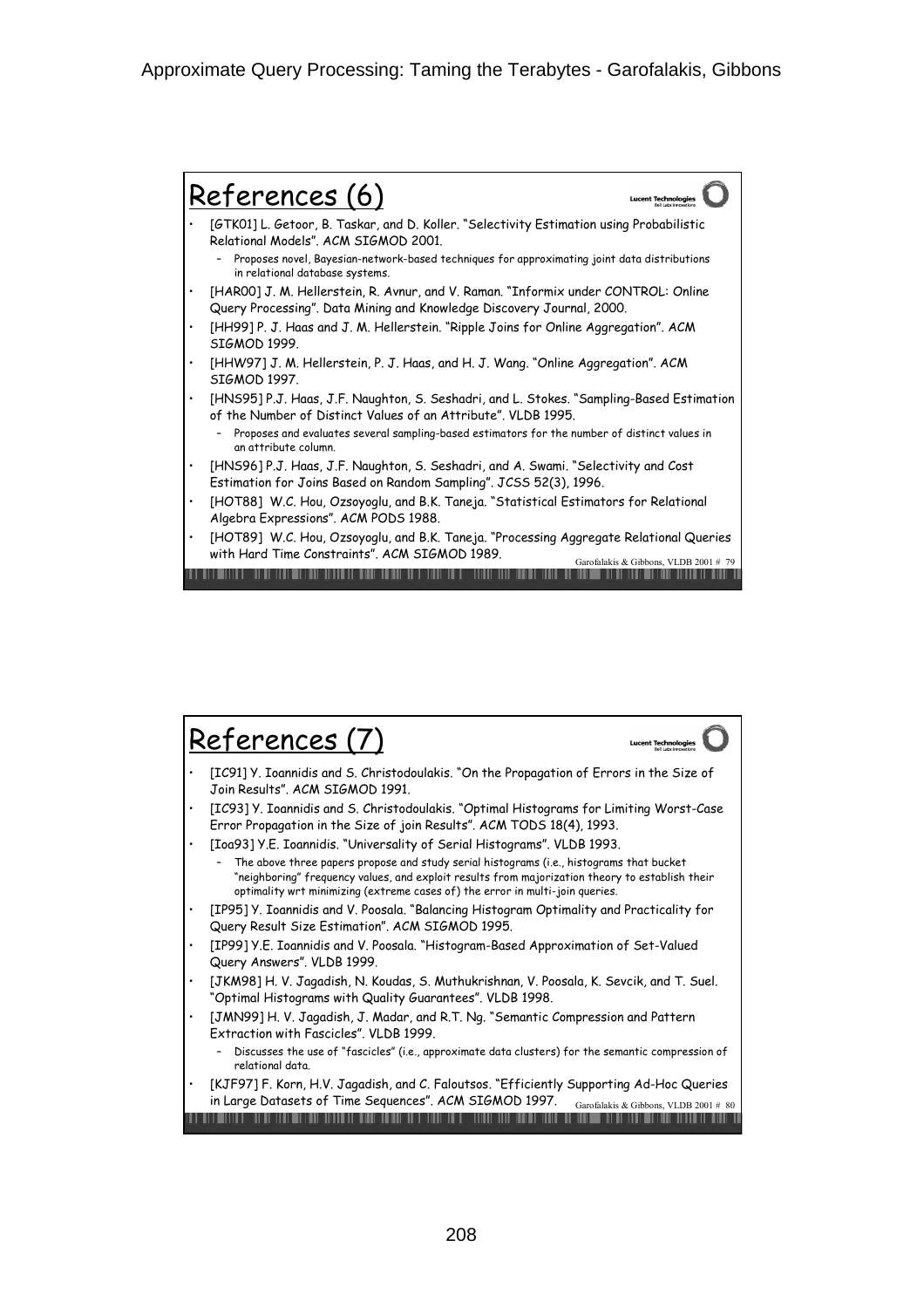

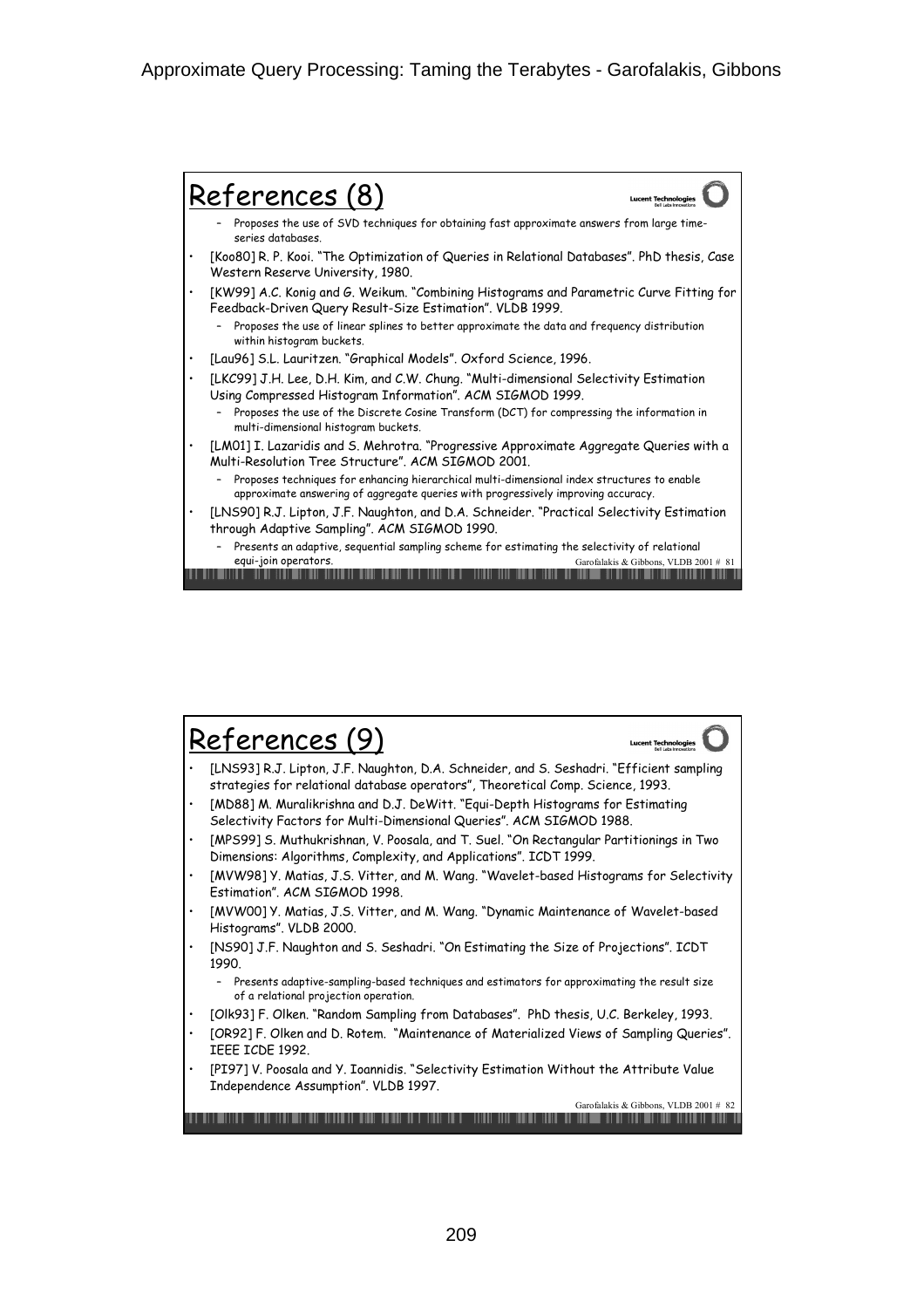

![](_page_41_Figure_2.jpeg)